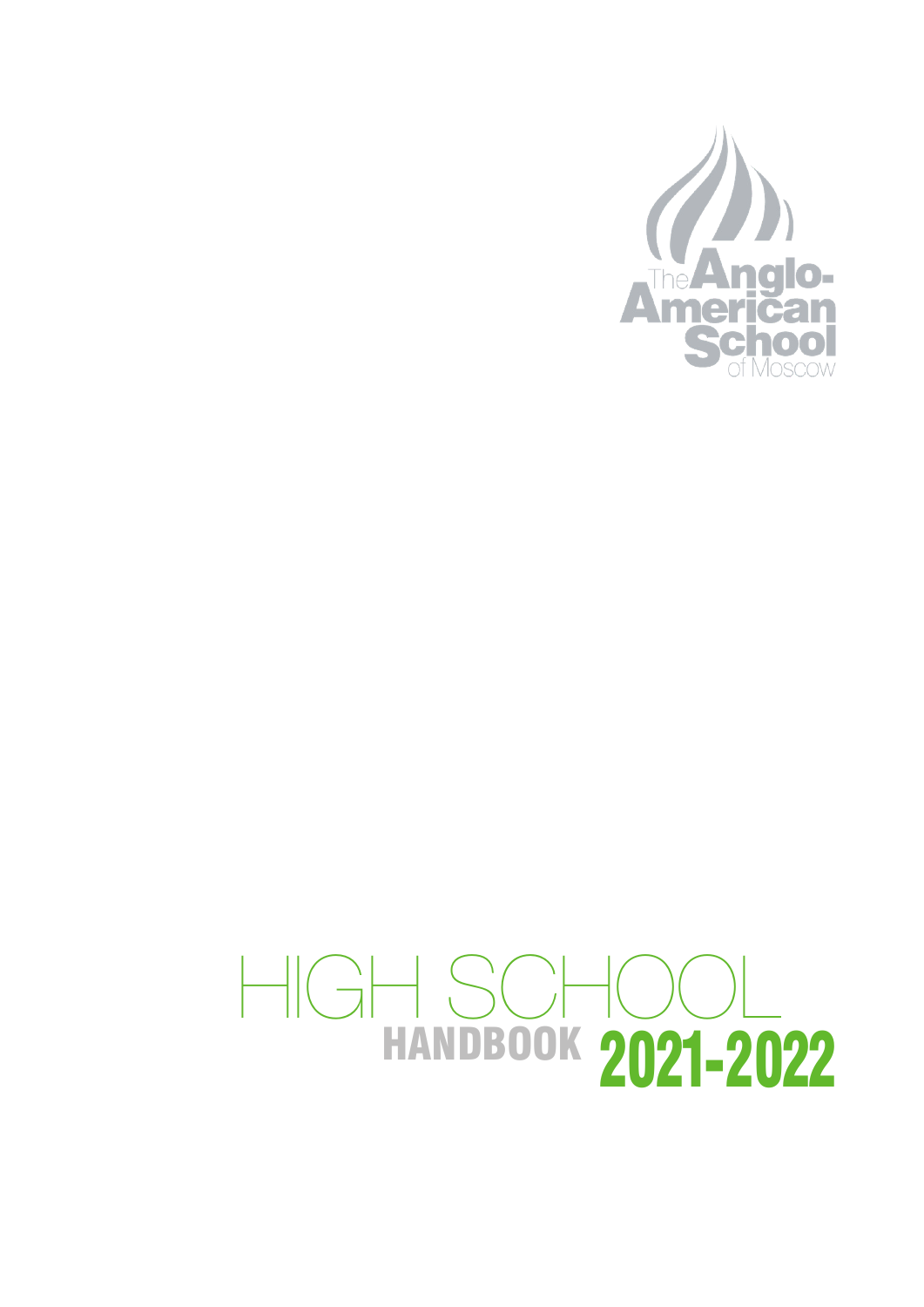# HS HANDBOOK 2021-2022

This handbook is an annually updated set of guidelines, rules and requirements for students and parents. These are aligned with the relevant School policies from the School Board Policies which are noted in parentheses following each item title. The Board Policy [Manual](https://resources.finalsite.net/images/v1591787031/aasru/jdbaprbreqajxk9rvnmu/BOARDPOLICYMANUAL2020-2021.pdf) is posted on the School website.

Students and parents are recommended to get themselves familiarized with it as the school year starts and use this handbook as the immediate reference resource throughout the school year.

If students or/and parents do not find an answer to questions or queries in this handbook, they may seek clarifications from the student's advisor, counselor, or divisional principal.

|                  | TABLE OF CONTENTS                                                      |                         |
|------------------|------------------------------------------------------------------------|-------------------------|
|                  | WELCOME LETTER FROM THE HIGH SCHOOL PRINCIPAL                          | 4                       |
|                  | 1. THE ANGLO-AMERICAN SCHOOL OF MOSCOW (AAS)                           | $\overline{\mathbf{4}}$ |
| 1.1              | <b>MISSION STATEMENT</b>                                               | 4                       |
| 1.2              | <b>VISION</b>                                                          | 5                       |
| 1.3              | <b>CORE VALUES</b>                                                     | 5                       |
|                  | 2. A STRONG ACADEMIC PROGRAM                                           | 6                       |
| 2.1              | <b>GRADUATION REQUIREMENTS</b>                                         | 6                       |
| $2.2\phantom{0}$ | <b>ACADEMIC PROGRAM</b>                                                | 6                       |
| 2.3              | <b>ADVISORY PROGRAM</b>                                                | $\overline{7}$          |
| 2.4              | <b>SCHOOL HOURS</b>                                                    | $\overline{7}$          |
| 2.5              | HIGH SCHOOL DAILY SCHEDULE AND ROTATIONS                               | 8                       |
| 2.6              | <b>ASSESSMENT PRACTICE</b>                                             | 8                       |
| 2.7              | SECOND OPPORTUNITIES OF LEARNING                                       | 9                       |
| 2.8              | <b>CHANGING COURSES</b>                                                | 10                      |
| 2.9              | <b>ABSENCE PROCEDURE</b>                                               | 10                      |
| 2.10             | <b>GUIDELINES FOR ACADEMIC INTEGRITY</b>                               | 11                      |
| 2.11             | REPORTING SUSPENSION & DISCIPLINARY ACTIONS TO COLLEGES & UNIVERSITIES | 12                      |
| 3.               | AN EFFECTIVE SUPPORT SYSTEM                                            | 13                      |
| 3.1              | <b>COUNSELING SERVICES</b>                                             | 13                      |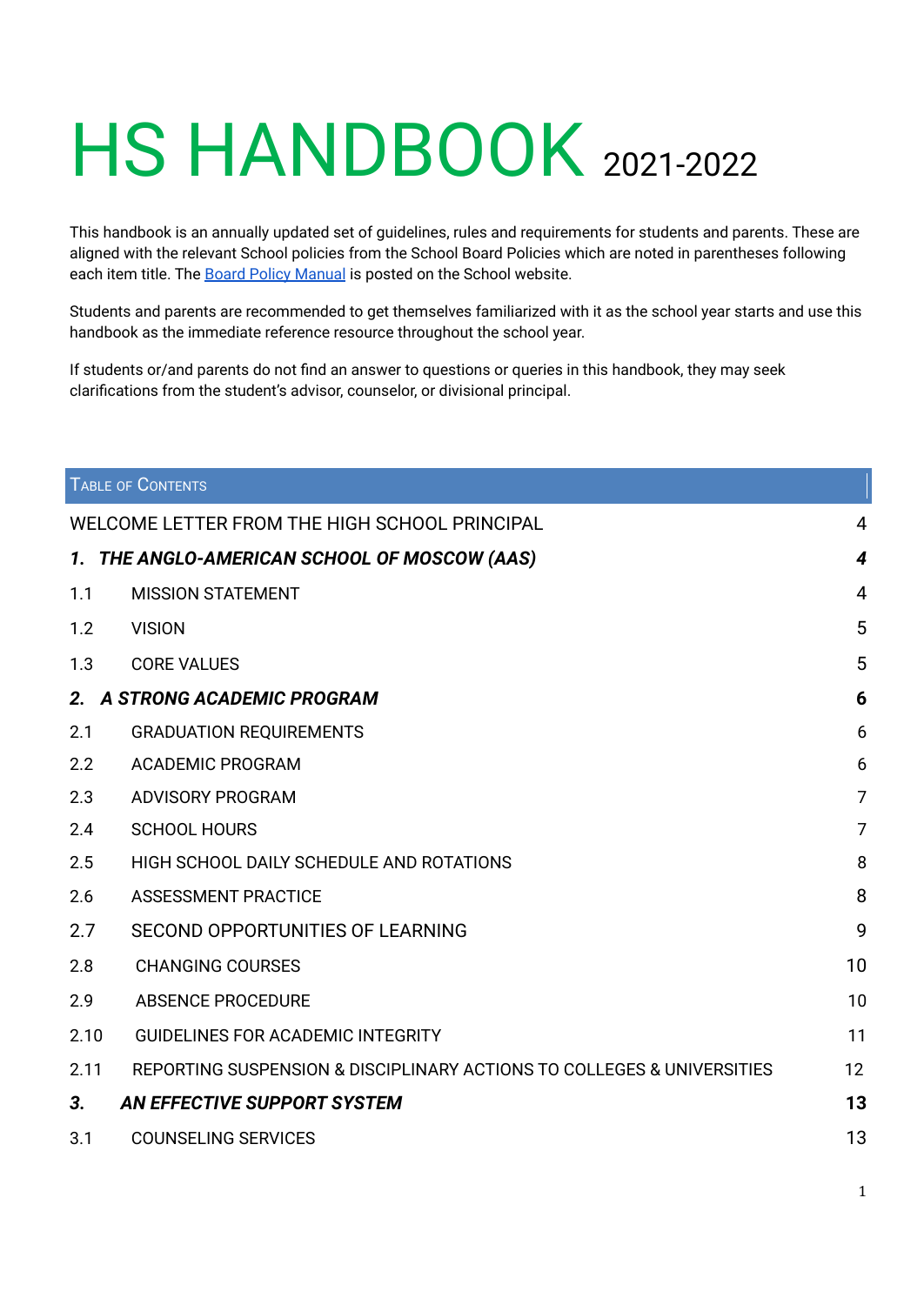| 3.2  | <b>IB COORDINATOR</b>                                     | 13 |
|------|-----------------------------------------------------------|----|
| 3.3  | <b>GRADE LEVEL LEADERS</b>                                | 13 |
| 3.4  | <b>STUDENT CONCERNS TEAM</b>                              | 14 |
| 3.5  | PARENT CONTACT INFORMATION                                | 14 |
| 3.6  | NEWSLETTER & AAS SOCIAL MEDIA                             | 14 |
| 3.7  | <b>STUDENT PLANNER</b>                                    | 14 |
| 3.8  | <b>MEDICAL CARE</b>                                       | 14 |
| 4.   | A SOUND SET OF SCHOOL OPERATIONAL POLICIES AND PROCEDURES | 16 |
| 4.1  | <b>CHILD PROTECTION</b>                                   | 16 |
| 4.2  | <b>ATTENDANCE PROCEDURE</b>                               | 16 |
| 4.3  | <b>TARDINESS</b>                                          | 17 |
| 4.4  | <b>TRUANCY</b>                                            | 17 |
| 4.5  | USE OF STUDY HALL                                         | 17 |
| 4.6  | AFTER-SCHOOL SUPPORT                                      | 18 |
| 4.7  | <b>LOCKERS</b>                                            | 18 |
| 4.8  | <b>SECURITY</b>                                           | 18 |
| 4.9  | <b>TRAFFIC RULES</b>                                      | 19 |
| 4.10 | <b>EMERGENCY SITUATIONS</b>                               | 19 |
| 4.11 | <b>CLOSED CAMPUS PROCEDURES</b>                           | 20 |
| 4.12 | <b>SCHOOL VISITORS</b>                                    | 20 |
| 4.13 | <b>ELEVATOR USE</b>                                       | 21 |
| 4.14 | <b>SCHOOL INSURANCE</b>                                   | 21 |
| 4.15 | <b>HIGH SCHOOL DRESS CODE</b>                             | 21 |
| 4.16 | <b>GUARDIANSHIP PROCEDURES</b>                            | 22 |
| 4.17 | <b>CAFETERIA USE</b>                                      | 22 |
| 4.18 | BRING-YOUR-OWN-DEVICE (BYOD) GUIDE                        | 22 |
| 4.19 | AAS DIGITAL CITIZENSHIP AGREEMENT                         | 24 |
| 4.20 | POSSESSION AND USE OF PORTABLE ELECTRONIC DEVICES         | 25 |
| 4.21 | <b>ANTI-HARASSMENT PROCEDURE</b>                          | 25 |
| 4.22 | <b>SUBSTANCE USE AND ABUSE</b>                            | 27 |
| 4.23 | <b>TOBACCO AND E-CIGARETTE USE</b>                        | 28 |
|      |                                                           |    |

2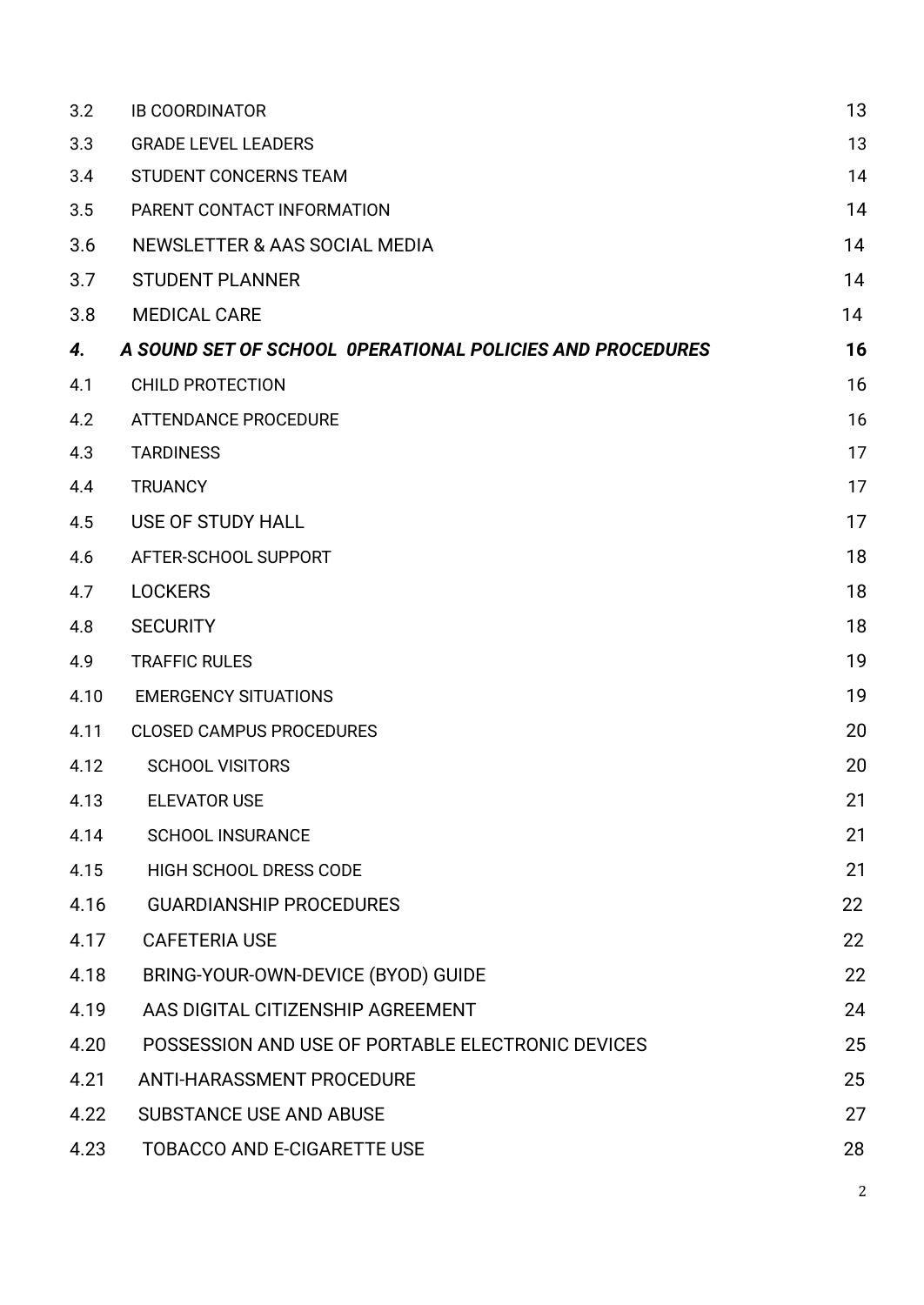| 4.24                                  | DANGEROUS WEAPONS                             | 28 |
|---------------------------------------|-----------------------------------------------|----|
| 4.25                                  | <b>SEARCH PROCEDURES</b>                      | 28 |
| 4.26                                  | <b>FIGHTING</b>                               | 29 |
|                                       | 4.27 CARE OF PROPERTY                         | 29 |
| 4.28                                  | PUBLIC DISPLAY OF AFFECTION                   | 29 |
| 5. OPPORTUNITIES BEYOND THE CLASSROOM |                                               |    |
| 5.1                                   | <b>SCHOOL COLORS AND MASCOT</b>               | 29 |
| 5.2                                   | PENGUIN LIFE: ATHLETICS, AQUATICS, ACTIVITIES | 29 |
| 5.3                                   | DISCOVERY WEEK, FIELD TRIPS AND EXCURSIONS    | 30 |
| 5.4                                   | <b>LIBRARY RESOURCES</b>                      | 32 |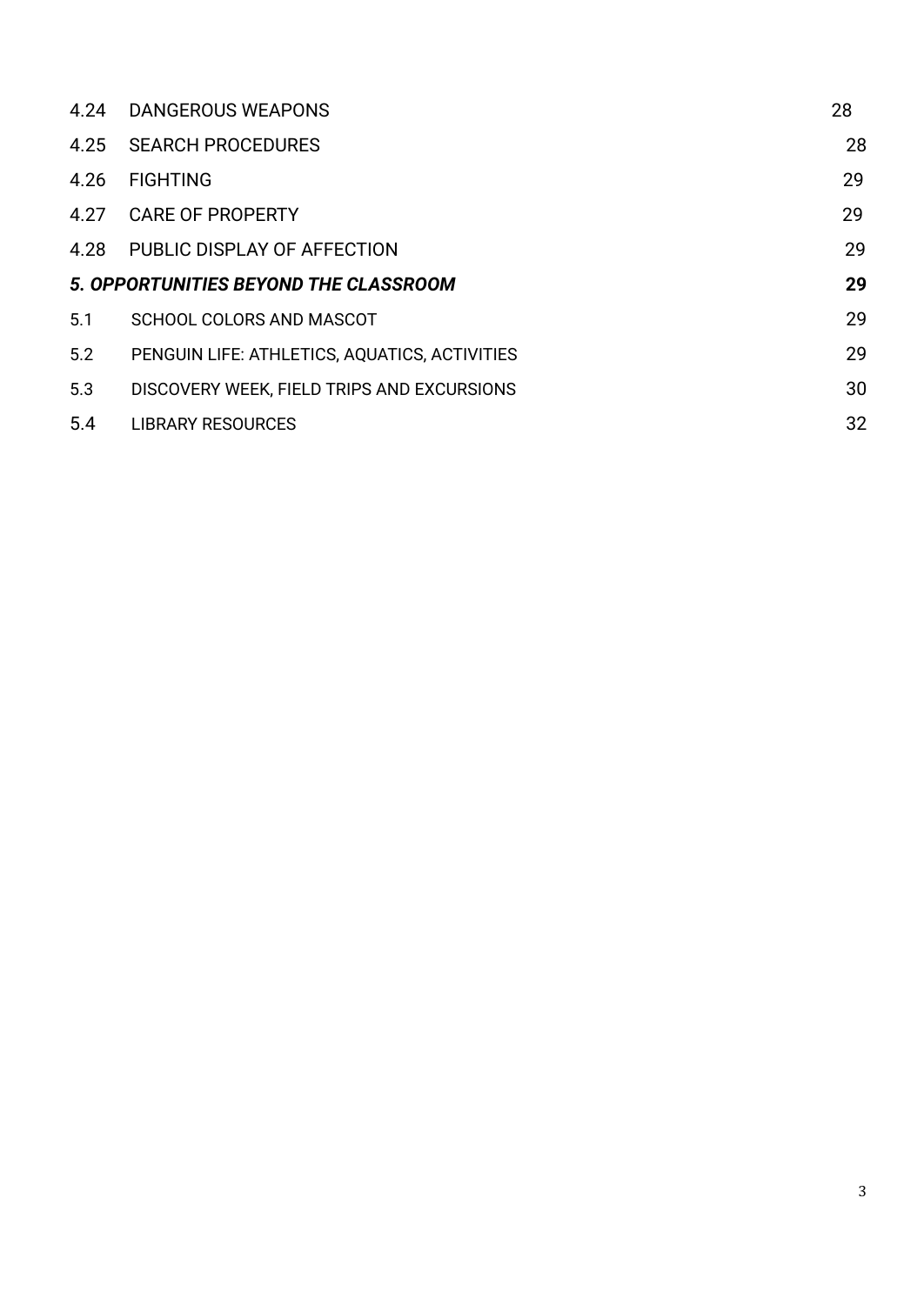# **WELCOME TO THE HIGH SCHOOL**

Dear Students and Parents,

It is with great pleasure that I welcome you to the 2021 - 2022 school year. The purpose of this Handbook is to serve as a resource to help understand our community and its expectations. It is our joint responsibility to create and maintain the type of learning environment that allows the mission of the school to be realized. I hope we can work together in a spirit of collaboration to achieve that goal so that as a community, each student can be empowered to **Respect** self and others, **Love Learning**, and **Contribute** as a globally aware citizen.



In reviewing this Handbook, please pay particular attention to the attendance procedures, the academic integrity guidelines, the Bring-Your-Own-Device policy, the dress code, and the tobacco, drug and alcohol policies of the school. Although it is essential that we remain aware of the possible outcomes that may occur when we fail to meet expectations, it is more important to encourage attitudes that will foster an ethos for learning as a matter of course. If we can remember to be respectful, be responsible, and be safe during the course of the school day, this will go a long way to help create that ethos.

The Handbook is also intended to help students meet the day-to-day challenges of high school. In the absence of other strategies or tools, we recommend students take their day planner to class each and every day, to record assignments and to plan the completion of their work; the should be taken home each evening to ensure the timely completion of all assignments.

As you use the Handbook on a routine basis, please do not hesitate to contact us in the High School office if you have any questions or concerns. I am looking forward to working with you and wish you the best for the upcoming school year.

Respectfully,

#### **Matthew Groves**

High School Principal

# <span id="page-4-0"></span>1. THE ANGLO-AMERICAN SCHOOL OF MOSCOW

#### <span id="page-4-1"></span>1.1 MISSION STATEMENT

AAS empowers each student to

- Respect self and others
- Love learning, and
- Contribute as a globally minded citizen in order to achieve individual academic and holistic excellence.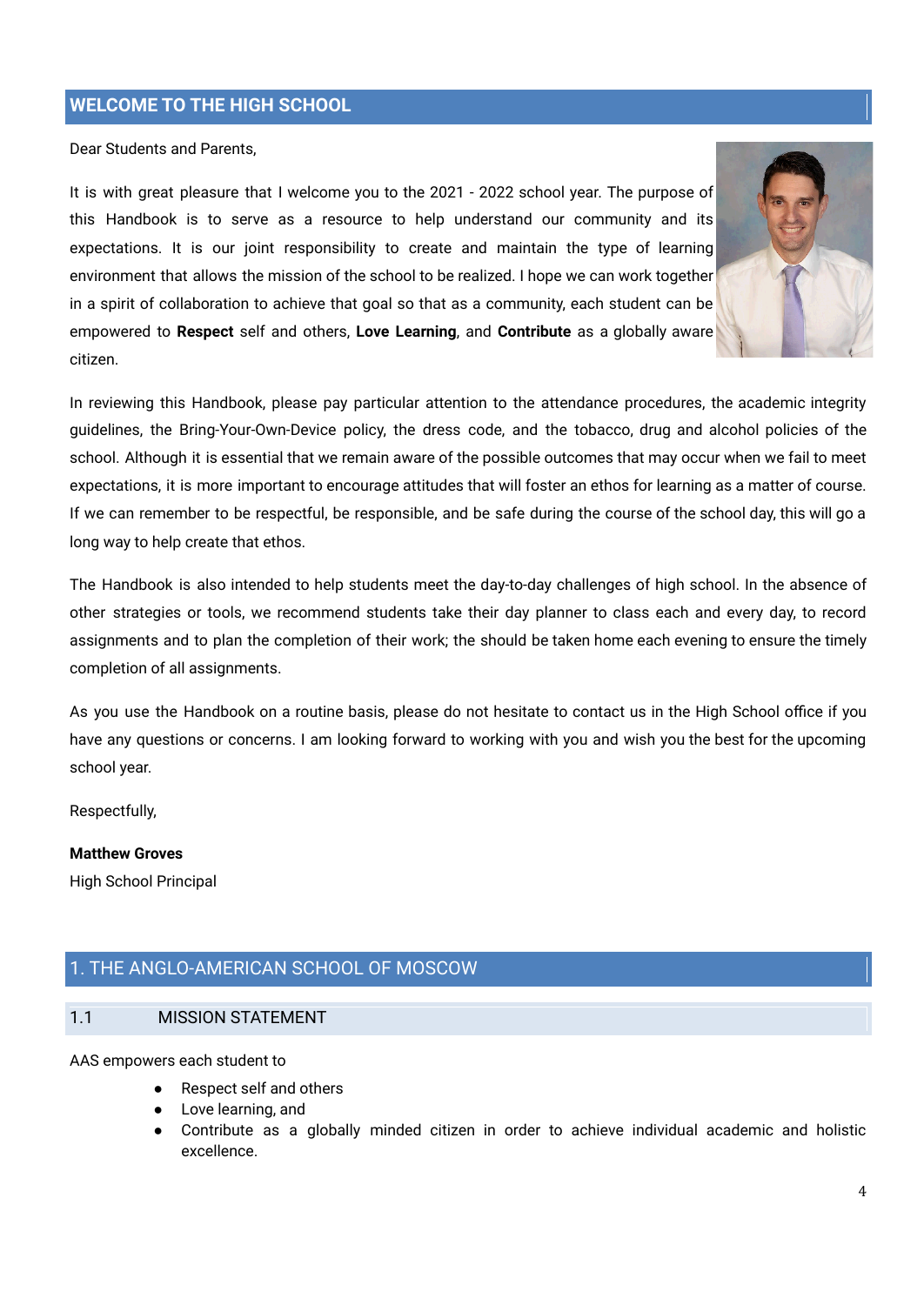# <span id="page-5-0"></span>1.2 VISION

All AAS students will thrive as innovative and agile learners, using their experiences, abilities and talents to improve the world.

# <span id="page-5-1"></span>1.3 CORE VALUES

Core values are the essential and enduring tenets of AAS, the small set of guiding principles that have a profound impact on how everyone at AAS thinks and acts. They are the soul of AAS - the values that guide all actions.

AAS believes equally in the value of

- Respect
- **Integrity**
- **Courage**
- Curiosity
- Care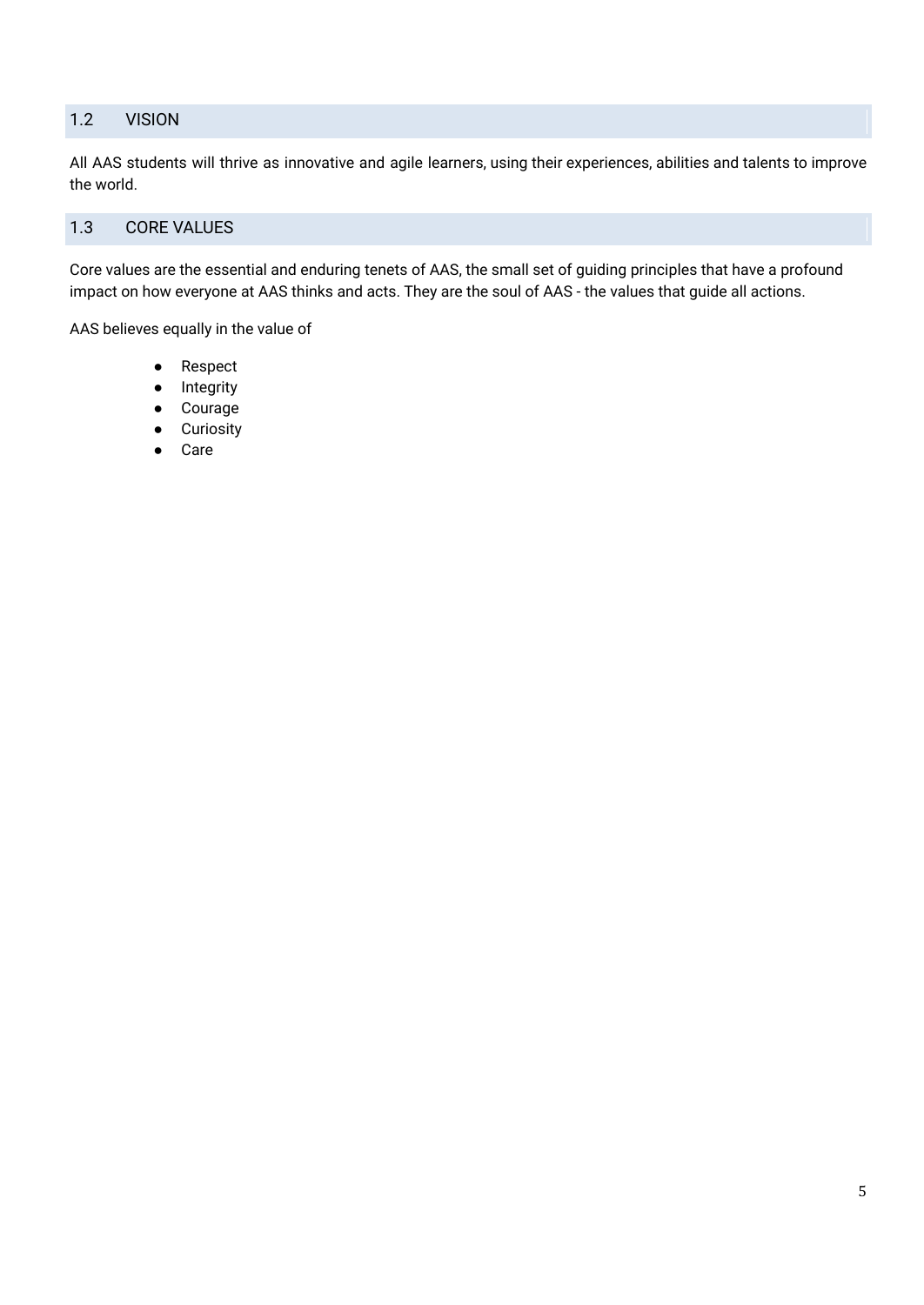# <span id="page-6-0"></span>2 A STRONG ACADEMIC PROGRAM

#### 2.1 AAS GRADUATION REQUIREMENTS

The minimum number of credits required for AAS High School graduation is 26. For each year-long course successfully completed, a student receives a single credit; each semester-long course earns a half credit. As a college preparatory school, we expect that all students will follow a schedule of courses that is both challenging and

| <b>SUBJECT</b>            | <b>CREDITS</b> |
|---------------------------|----------------|
| English                   | 4.0            |
| <b>Mathematics</b>        | 3.0            |
| Science                   | 3.0            |
| <b>Social Studies</b>     | 3.0            |
| Foreign Languages         | 3.0            |
| Visual & Performing Arts  | 2.0            |
| <b>Physical Education</b> | 2.0            |
| Health                    | 0.5            |
| <b>Electives</b>          | 5.5            |
| <b>Total Required</b>     | 26             |

rigorous.

Most graduates of AAS exceed the minimum number of credits required.

The credits required within the various subject areas are as follows:

A full-time schedule is eight class blocks each semester. Full-time IB students in Grades 11 and 12 may opt to take up to two blocks of independent study in lieu of a credited course, provided they have enough required credits for graduation. All students will be expected to complete their 2.0 credits of Visual and Performing Arts and their 2.5 credits of Physical Education and Health by the end of their Grade 10 year. This provides more flexibility in course selection during the final two years of high school study, when students may need to focus their studies in preparation for university.

The AAS Mission and Core Values collectively set out our goals and principles to guide the education of AAS students. Based upon our guiding statements, students are expected to fulfill the following set of graduation requirements that extend beyond their accumulated credits:

- All students are required to complete Advisory activities by the end of each year.
- Grades 9 and 10 students will take part in a community service project, through the Advisory Program.
- IB diploma candidates will complete the CAS and Extended Essay requirements as outlined by the IBO.
- AAS diploma candidates will complete the CAS and Extended Research Project requirements as outlined by AAS

#### <span id="page-6-1"></span>2.2 ACADEMIC PROGRAM

Students are expected to maintain a challenging program of core academic subjects as well as a variety of elective courses throughout their program of studies at AAS. All academic course offerings in Grades 11 and 12 use the International Baccalaureate curriculum; courses in Grades 9 and 10 are equally rigorous and are designed to prepare students for these IB-based college preparatory courses. A course synopsis for each of our courses is available in the Program of Studies, available on our website. To be promoted to the next grade level, students are expected to pass all of their core subjects and earn a minimum of 6.5 credits per year. Students who do not successfully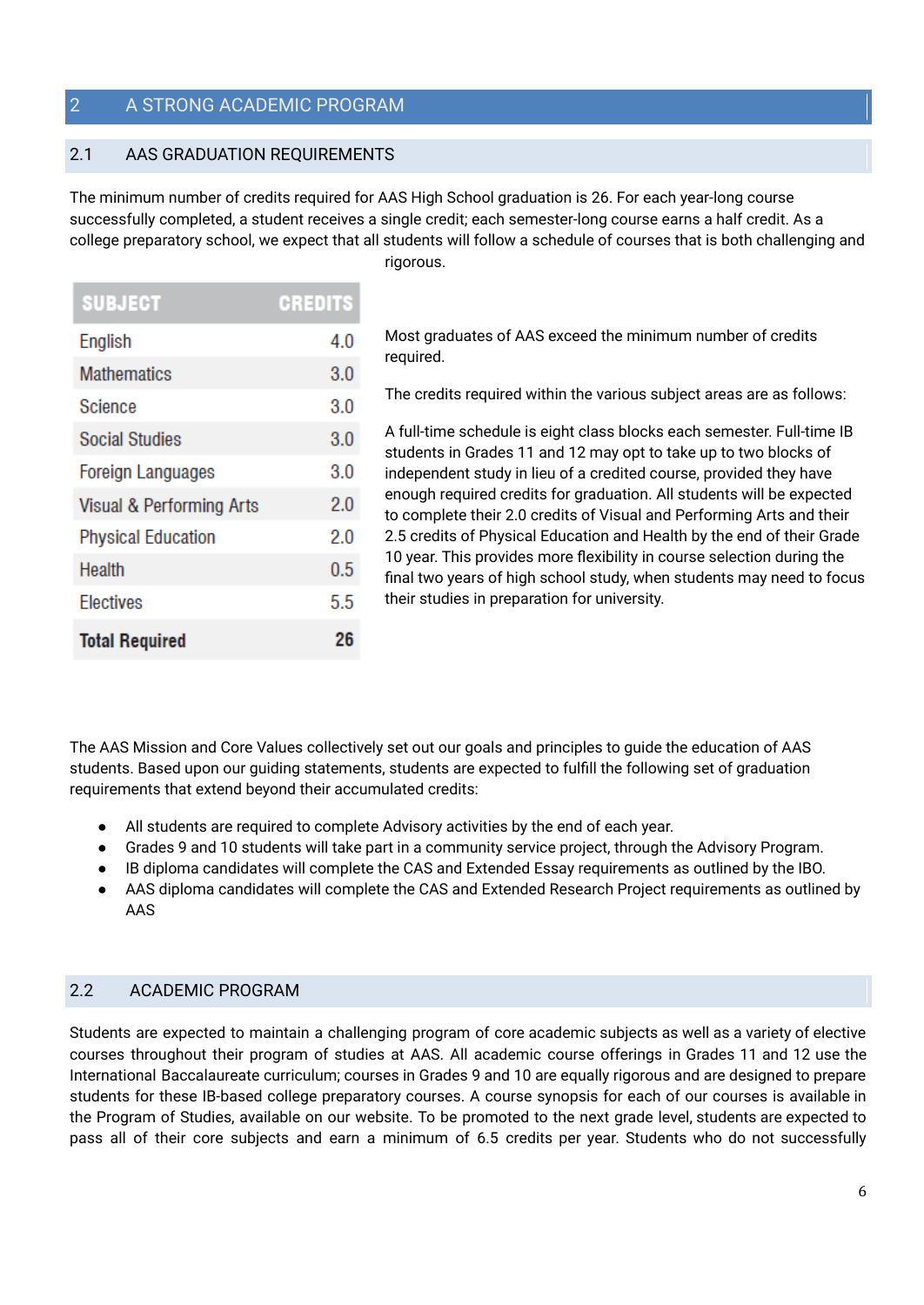complete one core academic subject may be required to earn the necessary credit before re-enrolling for the following year. Students with multiple failures in core academic subjects may have to withdraw from AAS.

All students are individually scheduled by our Counselors (Grades 9 and 10) and the IB Coordinator (Grades 11 and 12) who work to ensure proper placement in classes based on previous student records, ability, background, and interests. For students in Grades 9 or 10 who need additional assistance in learning English, an EAL Specialist is available to provide the necessary support to ensure success in the mainstream curriculum. For students with designated learning difficulties, a Learning Resource Specialist is also available to provide an elective support class for students. Through hard work and teacher assistance, students have maximum opportunity for success in the rigorous program that AAS provides.

#### <span id="page-7-0"></span>2.3 ADVISORY PROGRAM

Students will attend Advisory four times per week for a 30-minute period.

The mission of the High School Advisory Program is to facilitate each student's successful transition into, through, and out of High School. Advisory activities correspond with the standards and benchmarks set forth by the International School Counselors Association and fall under four domains: Academic Development, Career Development, Personal/Social Development, and Global Perspective Development.

By establishing a clear set of activities and assemblies that focus on self-awareness, academic practicalities, character development, and relationship building, all students will:

- Be known well by one or more adults
- Develop a genuine understanding of their identity as a university-ready student
- Assess, demonstrate and communicate their skills and potential as it relates to post-secondary endeavors
- Develop and fine-tune the skills of research, discernment, decision making, and problem-solving outside of specific subject areas and in relation to their own lives
- Be aware of their role as a community member and their obligation to community service
- Understand the importance of digital citizenship and evaluate their own digital footprint
- Be aware of and prepared for the expectations of universities and careers
- Be given the opportunity to develop practical life skills

#### 2.4 SCHOOL HOURS

| PreK - Grade 1         | 08:30-15:25     |
|------------------------|-----------------|
| Grade 2 - Grade 12     | 08:30-15:30     |
| Late start - Wednesday | $09:15 - 15:30$ |

The High School has four classes per day, averaging 80 minutes each. The class day operates on a two-day semi-rotating block schedule. We have high school assembly, advisory sessions, and grade level meetings as necessary on a rotational basis to supplement the academic program.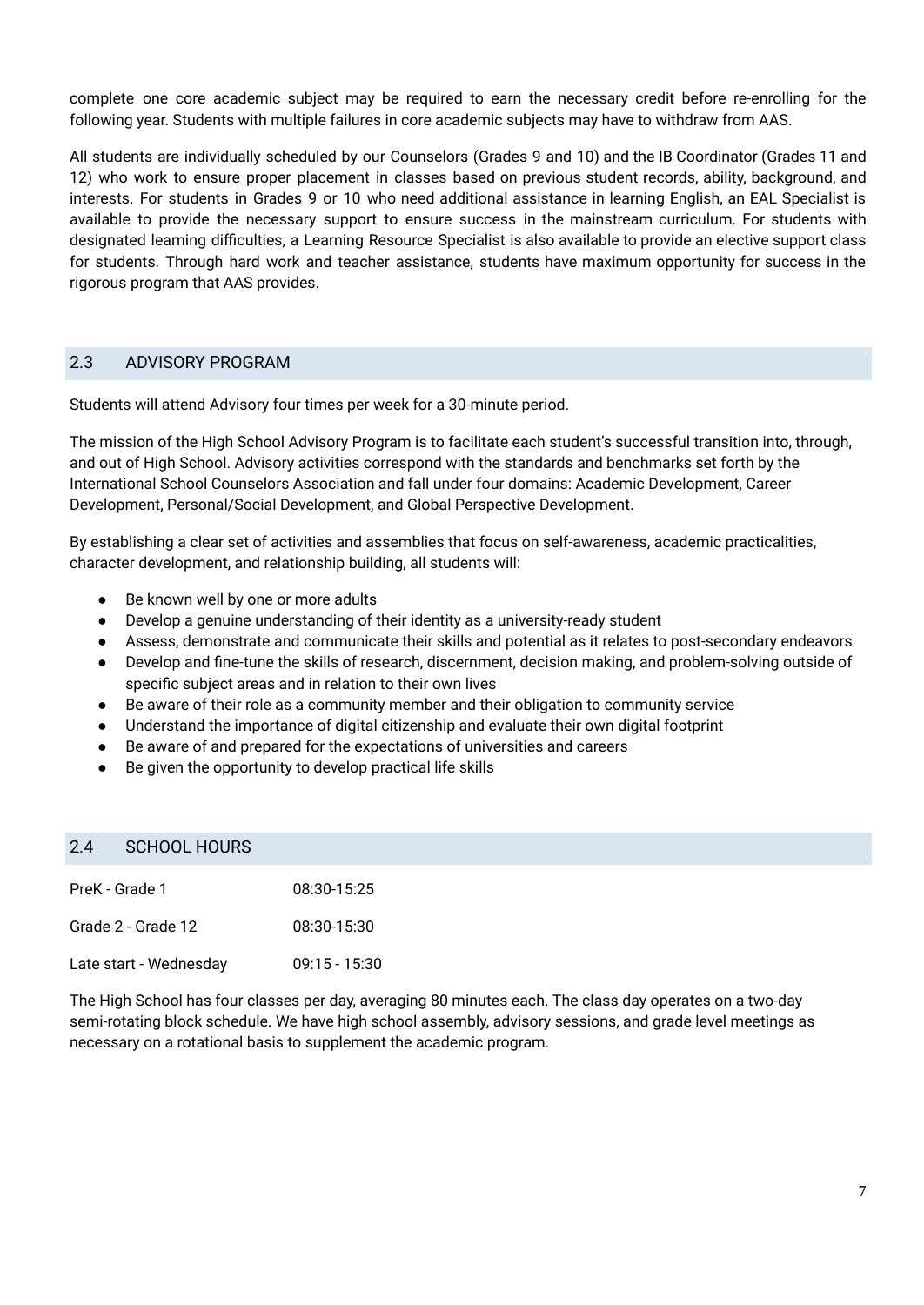# 2.5 HIGH SCHOOL DAILY SCHEDULE AND ROTATIONS

|                      | Mon, Tues, Thurs, Fri                                   | Wednesday                                               |
|----------------------|---------------------------------------------------------|---------------------------------------------------------|
| Block A (Days 1 & 2) | $8:30 - 9:50$                                           | $9:15 - 10:30$                                          |
| Passing              | $9:50 - 10:00$                                          | 10:30 - 10:40                                           |
| Block B (Days 1 & 2) | $10:00 - 11:20$                                         | 10:40 - 11:55                                           |
| Advisory             | $11:25 - 12:00$                                         | <b>NA</b>                                               |
| Lunch                | $12:00 - 12:40$                                         | $11:55 - 12:50$                                         |
| Block C (Days 1 & 2) | 12:40 - 14:00                                           | 12:50 - 14:05                                           |
| Passing              | 14:00 - 14:10                                           | 14:05 - 14:15                                           |
| Block D (Days 1 & 2) | 14:10 - 15:30                                           | 14:15 - 15:30                                           |
| <b>Dismissal</b>     | Busses/Walkers = $15:30$<br>Car Riders/Others = $15:40$ | Busses/Walkers = $15:30$<br>Car Riders/Others = $15:40$ |

# <span id="page-8-0"></span>2.6 ASSESSMENT PRACTICE

The key role of assessment is to inform students of where they are on their path to learning and to provide feedback on how to close the gap between where they are presently and where they need to be to meet the identified learning outcomes. In addition, assessment may lead to evaluation of performance that will be reported via report cards and transcripts. In the high school we have two types of assessment designed to support learning:

Assessment for Learning (AfL or formative) – academic practice/rehearsal

Assessment of Learning (AoL or summative) – academic performance

AoLs will be used to determine whether students have met the learning targets.

For students in Grades 9 – 11, end of year exams take place in June, and are an important part of the assessment of a student's learning. These assessments are recorded as AoLs. Grade 12 students take examinations in February in preparation for IB Diploma exams in May. These are commonly referred to as Mocks.

It is expected that all students will be in attendance for end of year exams. Students and parents are urged to consult the exam schedule before scheduling summer travel. If a student must miss an exam due to early departure, parents must submit a letter to the Principal stating when the student would like to depart and the reason(s) for the early departure or late arrival. If the request is approved, then the student may be required to take make-up exams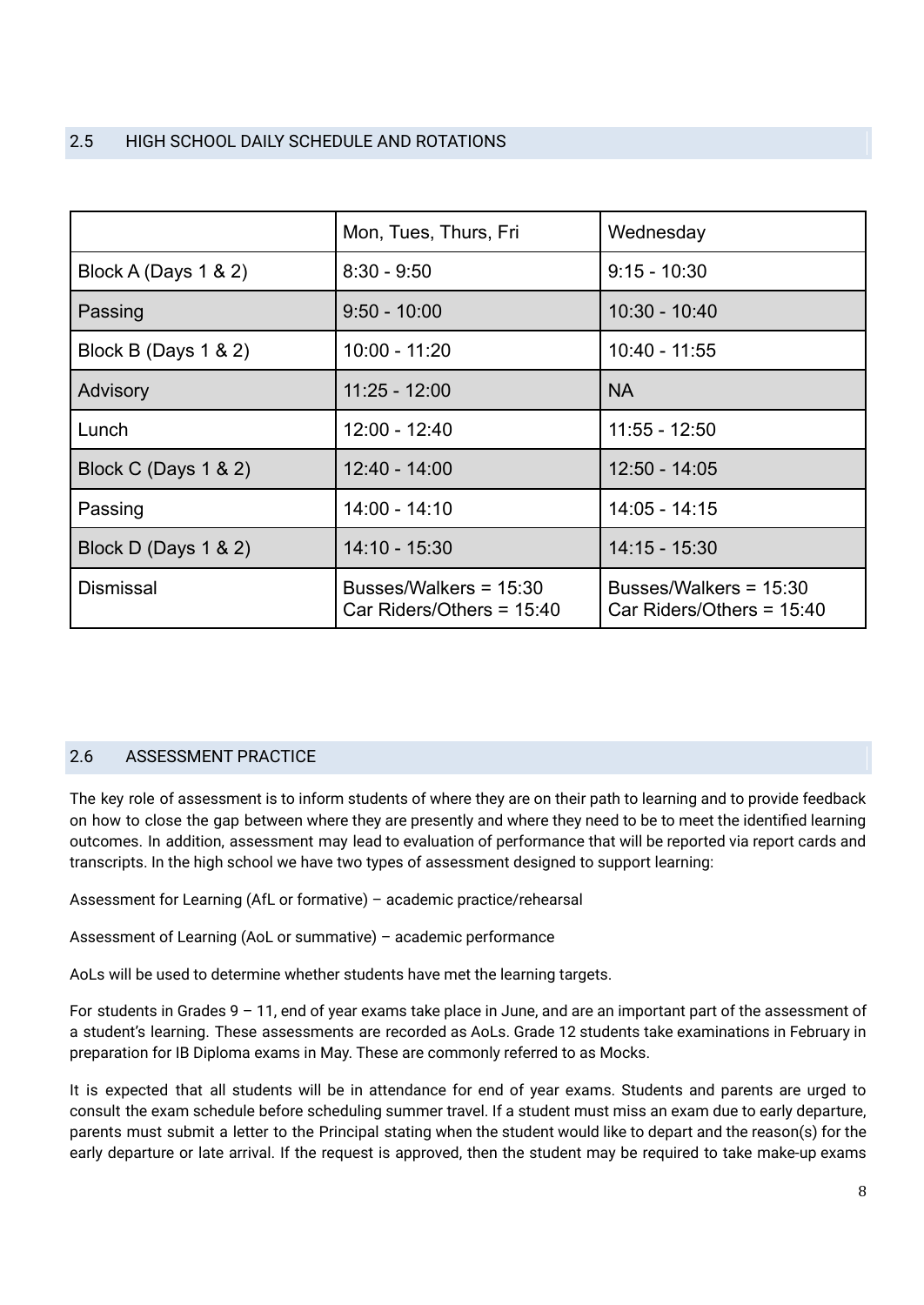after school, with specific dates to be determined. Failure to take a final exam may result in an incomplete for that exam, which may result in loss of credit.

#### **Progress Reports**

Various reports will be available to students and parents at the end of each quarter throughout the year to apprise students and parents of learning progress to that point.

#### **Report Cards**

In June each student receives a report card that provides evaluation of academic performance, feedback on study habits and comments about overall performance, and if necessary, suggestions for improvement.

#### **Student-Parent-Teacher Conferences**

These take place twice a year: a full day in November and a full day in March. An important part of our school mission is to help students become self-directed in their learning. To that end, it is important that they engage in conversations about their present level of performance and what they need to do to make further growth. In support of that goal, we wish to actively encourage student participation in our parent teacher conferences. Parents or teachers may also initiate contact and request conferences at other times during the school year as the need arises. Please contact the High School Office to schedule an appointment:+74952314484, hs.office@aas.ru. We want to work in partnership with parents in order to provide the best possible education for all students. If a parent has a concern related to a specific subject area, she/he should contact the relevant teacher. If the parent and teacher cannot resolve an issue satisfactorily, then the parent may contact a counselor, the IB Coordinator and, if concerns still remain, the Principal.

# 2.7 SECOND OPPORTUNITIES OF LEARNING

**Purpose:** Second opportunities to demonstrate learning play an important role in the learning process for students.

They allow students the ability to show both themselves and their teacher a true and accurate representation of their

learning in order to fully demonstrate their knowledge and ability to apply the standards included on an Assessment

of Learning (AoL).

These are general guidelines for HS students to understand how and when you can appropriately access and utilize

a second opportunity to best demonstrate your learning.

#### **Who Can Request a Second Opportunity to Demonstrate Learning?**

Any student can request a second opportunity on an AOL within the following guidelines:

- If you received a teacher's feedback on a full draft of an assignment, you must have attempted to incorporate that feedback into the AoL in order to be eligible for a second opportunity.
- Eligibility for a second opportunity is contingent on completing all AfLs leading up to the AoL assignment. Therefore, If you did not complete the AfL(s) prior to the AoL, you would have to complete them prior to arranging a second opportunity.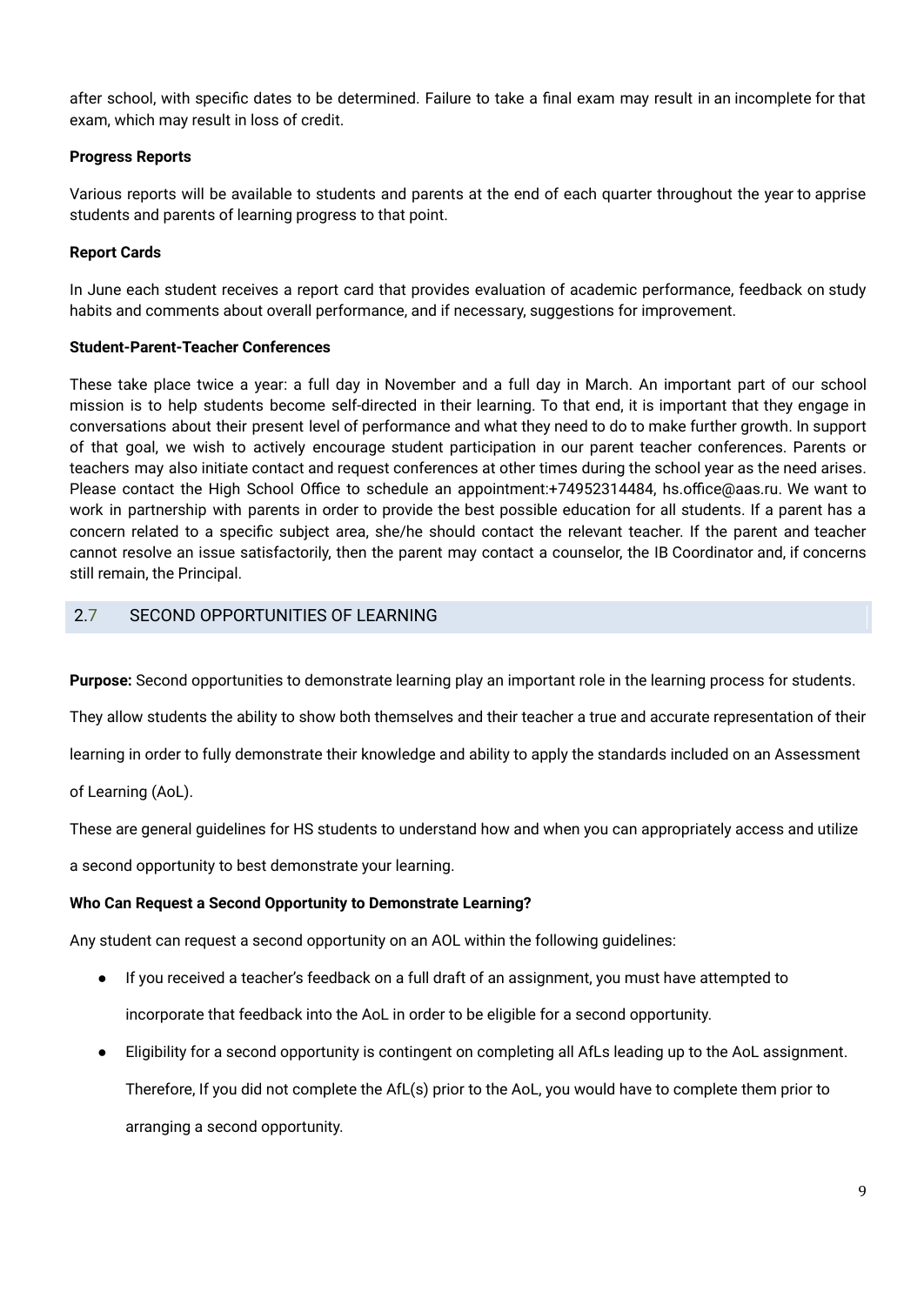- For students in grades 9 and 10, any student who scores an approaching and below may request a second opportunity.
- For students in grade 11 and 12, any student who scores a 4 and below may request a second opportunity.
- As learning continually progresses, it is not practical to have multiple second opportunities. As such, you may request a second opportunity one time per AoL.

#### **How and When Can I Arrange a Second Opportunity to Demonstrate Learning?**

- You may request a second opportunity either in-person or via electronic communication within five school days of when the marked AoL was returned.
- Once a second opportunity has been agreed upon, it should occur within a short time window. This

maximizes the impact on student learning.

#### **What is the Structure of the Second Opportunity?**

- A second opportunity does not need to reprise the entirety of the first AoL, it should focus on the areas most in need of improvement.
- As the purpose of the second opportunity is to gain an accurate measure of student learning, we do not

have a limit on the upper score you can achieve in the second opportunity.

# <span id="page-10-0"></span>2.8 CHANGING COURSES

Before the school year begins, it is possible to revise elective course selections based on availability. Once classes start, we expect that there will not be a need for change. There are cases where students, particularly those new to the school, select courses that do not match their capability. In this situation, students may request to change a course within the first two weeks (10 school days) of school. An IB student may change a course level from Standard Level to Higher Level, as available, only within the first two weeks of school before the courses begin their differentiated curriculum. Students may change from a Higher Level to a Standard Level course, when available, throughout the course of their two-year program but must recognize that such a change may impede their ability to fulfill the requirements of the IB Diploma.

# <span id="page-10-1"></span>2.9 ABSENCE PROCEDURE

When a student is absent, parents must contact the High School office before school starts to notify the school of the reason for the absence. The maximum number of classes that a student can miss during a semester is six (five for a student in Grade 12 in the second semester). This maximum number includes school-related events such as CEESA competitions and field trips, as well as illnesses and family business.

It is a requirement that all students remain current with assigned work given the days missed. It is the responsibility of the student to consult with the teachers involved to find out what the missing work is, and when it will be due upon return from the absence. While it is preferable that students contact their teachers via email before or during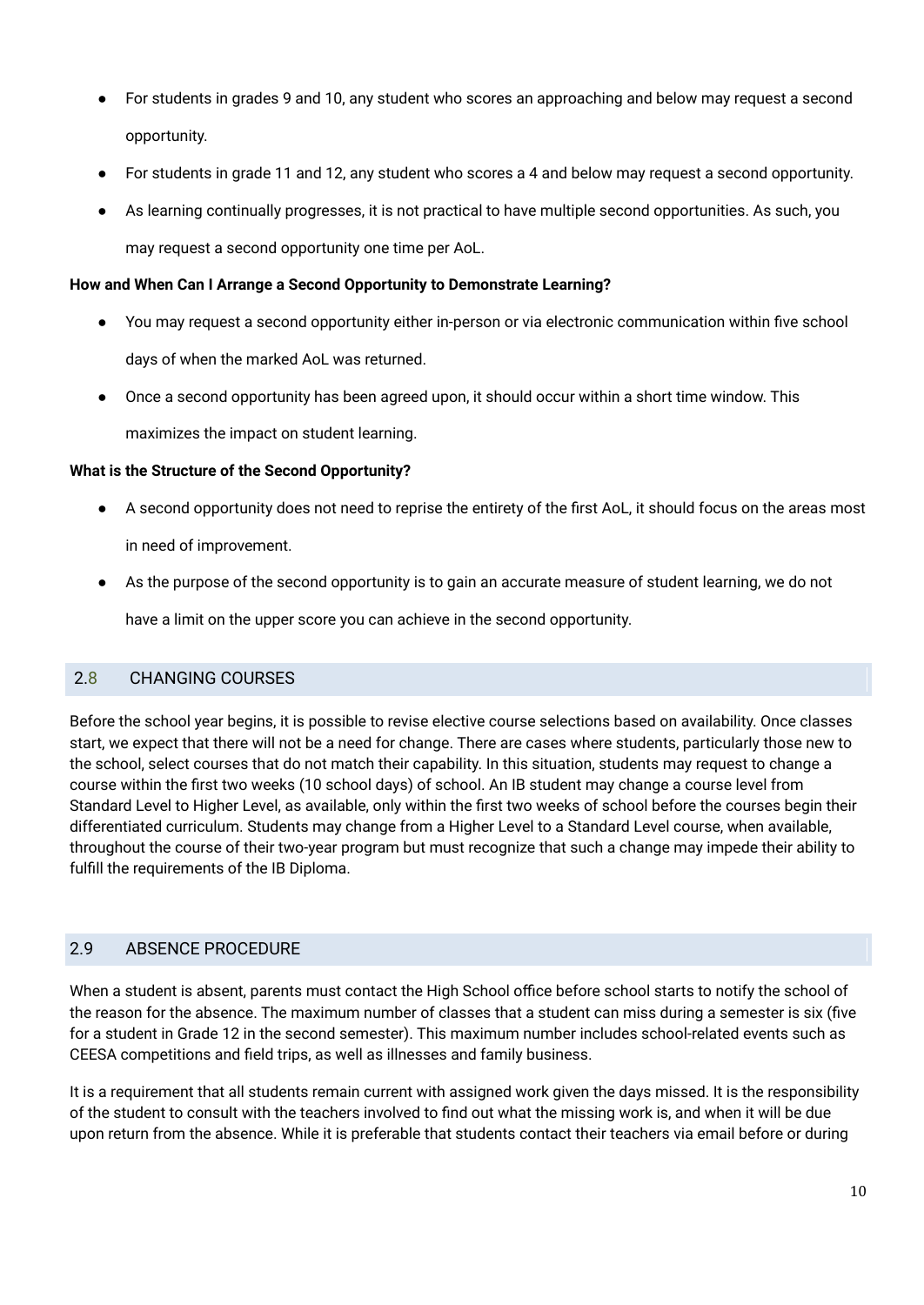their absence to make a plan for missed work, it is expected that this discussion will be initiated by the student on the first day back to school.

# 2.10 GUIDELINES FOR ACADEMIC INTEGRITY

AAS believes that integrity and positive character development are integral parts of our role in educating young people and in preparing them to successfully integrate into society as a whole. We consider it our responsibility to teach our students about the importance of high ethical standards and expect all of our community to adhere to these principles.

# All students are expected to be honest and forthright in taking responsibility for their own learning by doing their **own work, at all times.**

Student learning in high school is intended to provide the necessary academic and practical life training to be ready for success in post-secondary studies and career endeavors. Preparing to be college-ready includes a clear understanding of and conformity to the principles of academic integrity.

As part of the learning process, students are given guidelines for the honest and ethical completion of work, as well as clear definitions and examples of actions that directly violate our expectations of academic integrity. Students are provided with definitions of academic dishonesty, including, but not limited to, plagiarism and cheating. Where possible, teachers provide students with strategies to help them avoid making mistakes of plagiarism, as well as to protect themselves from involvement in cheating.

#### **Regarding Class Assignments and Homework**

The completion of homework and class assignments provides students the opportunity to gain valuable feedback on their learning and progress to date. It is expected that each student completes his/her own work. A student who submits or copies another person's assignment, in part or whole, is considered to be cheating and violates academic integrity. Examples of class assignments and homework that **DO NOT** violate the guidelines of academic integrity include:

- Working with another person, as instructed by the teacher, on a cooperative assignment when both names are affixed to the final submission for grade attribution.
- Reviewing a question or problems with another person for the purpose of getting suggestions to help find a solution, as long as the solution is worked out entirely by the student alone. This includes work done with friends, tutors, teachers, or others capable of providing assistance.
- Collecting data as a group, as instructed by a teacher.

Examples of activities that DO violate the guidelines of academic integrity include, but are not limited to:

- Solving problems or answering questions for which another student receives credit.
- Copying or paraphrasing another student's work or the work of an author, or information from the internet, in whole or in part, and claiming it as one's own.
- Turning in someone else's work as the student's own.
- Allowing/encouraging another student to copy all or part of one's own work and claim it as his or her own.
- Submitting work that has been purchased from the internet or that has been completed by another individual.
- Presenting data tables in the exact same format as group members.

#### **Regarding Exams, Tests, and Quizzes**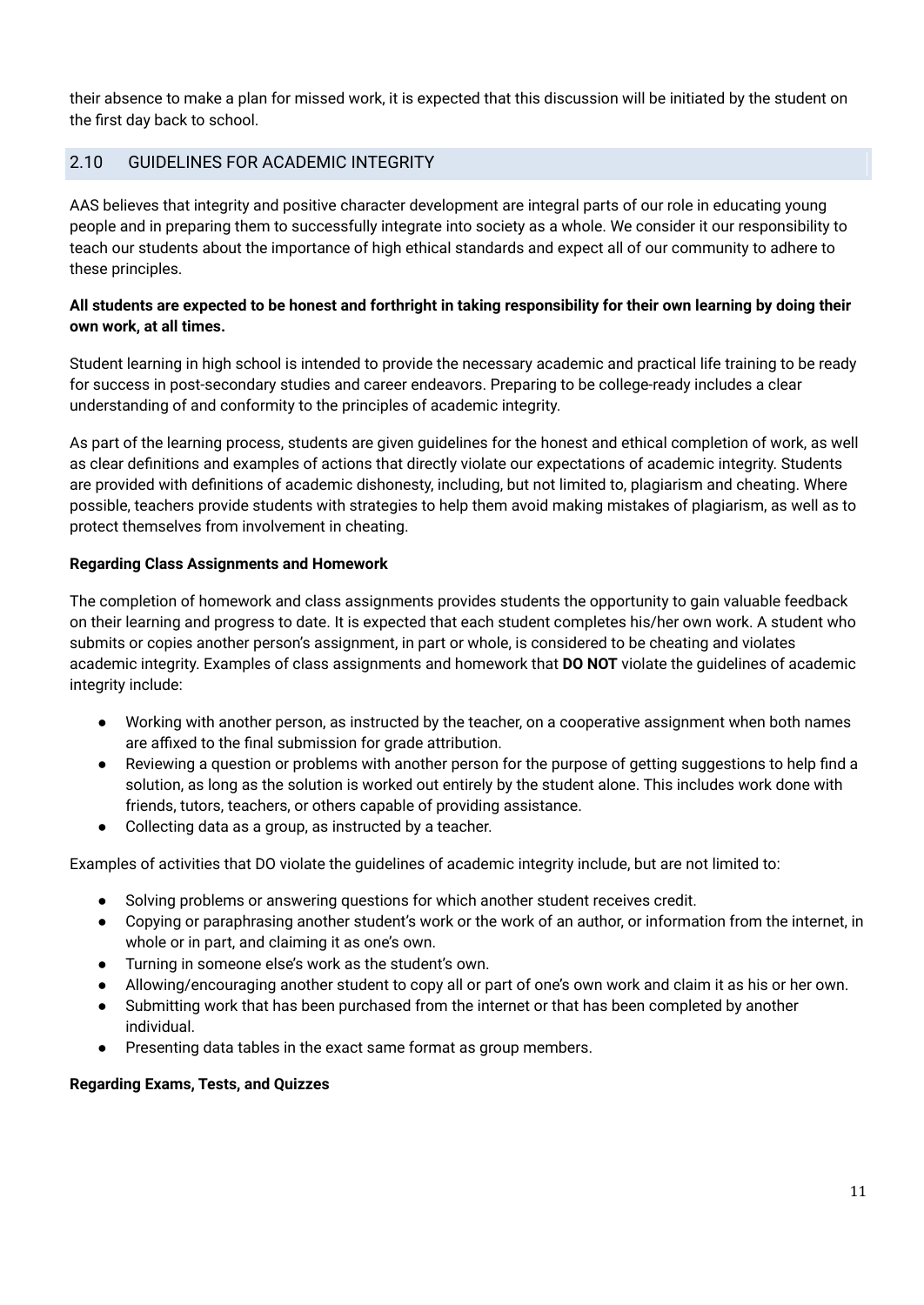Exams, tests, and quizzes are an integral part of the learning and assessment process. Information collected is used to assess a student's current level of achievement as well as to guide further learning and review. It is expected that all work completed on exams, tests, and quizzes is the student's own.

Obtaining unfair help with exams, tests, and/or quizzes is a violation of the Guidelines for Academic Integrity. While it is not possible to create an exhaustive list of inappropriate test-taking behaviors, examples of unacceptable test taking behaviors include:

- Discussing (in detail) a test/quiz that the student has not yet taken with a person who has already taken it.
- Bringing hidden notes or using unauthorized notes during a quiz or test. The mere possession of such "cheat notes" indicates intent to use them and as such would be considered a violation of the AAS Guidelines for Academic Integrity.
- Looking at another person's work during a test or quiz.
- Talking to another person during a test or quiz unless specifically permitted to do so by the teacher.
- Allowing another person to look at work during a test or a quiz.
- Assisting another person during a test or a quiz through noises, silent signals or electronic means.
- Possessing, in ANY form, a copy of the test or quiz before it is administered.
- Taking another person's quiz or test for them at their request.

All issues of academic dishonesty are taken seriously and will be dealt with by both the teacher and the **administration; consequences are designed to deter and reform poor decision-making, but can have a long range impact. Colleges and universities request that incidences of academic dishonesty be reported.**

# **Consequences for Academic Dishonesty**

Incidences of academic dishonesty are cumulative through Grades 9 -12, and apply across all subjects. A student has only one "first chance," not one in each subject, nor one per year. The severity of each incident and subsequent consequence is at the discretion of the administration; all instances of academic dishonesty are considered serious.

The first time, minor offenses will be dealt with at the discretion of the classroom teacher's discipline plan and will include notification of the incident to the parent and the administration and a written letter of warning being placed in the student's file. Serious or second offenses will result in the following consequences:

- Student will be required to redo the work in question.
- Student will attend an after-school detention.
- Student will be referred to the administration, and a letter of reprimand will be placed in their file. Parents will be informed about the incident by both the teacher and the administration.
- Parents will be asked to respond to not only this reprimand but to acknowledge a clear understanding of future consequences for continued infractions.

In addition to the above-mentioned consequences, students may be suspended from school for 1-3 days or suspended from extra-curricular involvement for a 2-week period.

Further incidents of academic dishonesty may result in additional suspensions, and/or academic probation and/or re-evaluating the student's place at AAS.

# 2.11 REPORTING SUSPENSION AND DISCIPLINARY ACTIONS TO COLLEGES AND UNIVERSITIES

It is necessary that both students and faculty represent students honestly in the college application process, upholding the spirit of integrity and high ethical standards that we promote. AAS will report to colleges and universities, as requested by college admissions offices, all pertinent information regarding discipline issues that result in a suspension or dismissal from school from Grades 9 through 12.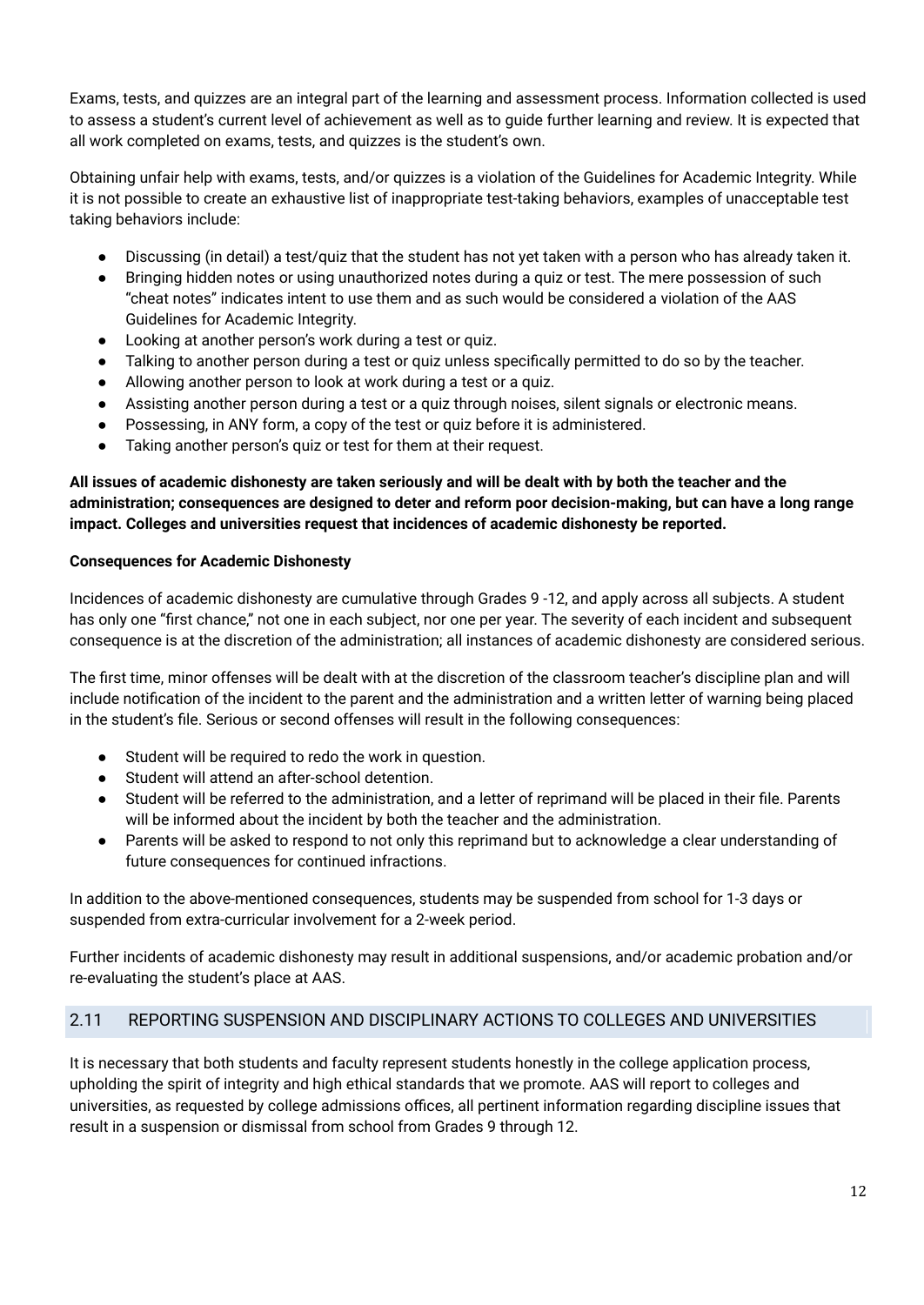# <span id="page-13-0"></span>3 AN EFFECTIVE SUPPORT SYSTEM

At AAS, we seek to provide an effective support structure for all students. This section outlines the various elements of support and indicates whom parents and students should contact for different situations.

# <span id="page-13-1"></span>3.1 COUNSELING SERVICES

The High School Counseling Program is designed to provide academic and social support to all members of the school community. The major functions of the counselors are as follows:

- Facilitating problem-solving and communication among all members of the school community including students, teachers, parents, and administrators.
- Supporting students and families with immediate social emotional issues and making referrals to outside support services where necessary.
- Guiding students and parents through the college application and admissions process. (developing the "Four Year Plan")
- Assisting in the evaluation of incoming school records for admissions and placement decisions.
- Assisting advisors and grade-level leaders in monitoring student progress.
- Scheduling all Grades 9 and 10 students who arrive at AAS during the year.
- Helping students to determine what they might be interested in studying further or in choosing possible career options.

Students may see the counselors during their free time in the school day, before and after school, or during class with consent from the classroom teacher or at the request of the counselor. Parents may set appointments by contacting the High School Office: +7 495 231 4484, [hs.office@aas.ru](mailto:hs.office@aas.ru).

# <span id="page-13-2"></span>3.2 IB COORDINATOR

The major responsibilities of the IB Coordinator are as follows:

- Ensuring that the IB courses in Grades 11 and 12 are taught as required by the IBO.
- Supporting IB teachers with resources and training.
- Advising students on appropriate courses and levels.
- Scheduling classes for students entering Grades 11 and 12.
- Monitoring student progress and facilitating appropriate action plans when students are not achieving success.
- Explaining the academic program in Grades 11 and 12 to students and parents.
- Organizing the final IB exams.

# 3.3 GRADE LEVEL LEADERS

The major responsibilities of the Grade-Level Leaders (GLL) are to:

Be an advocate for students.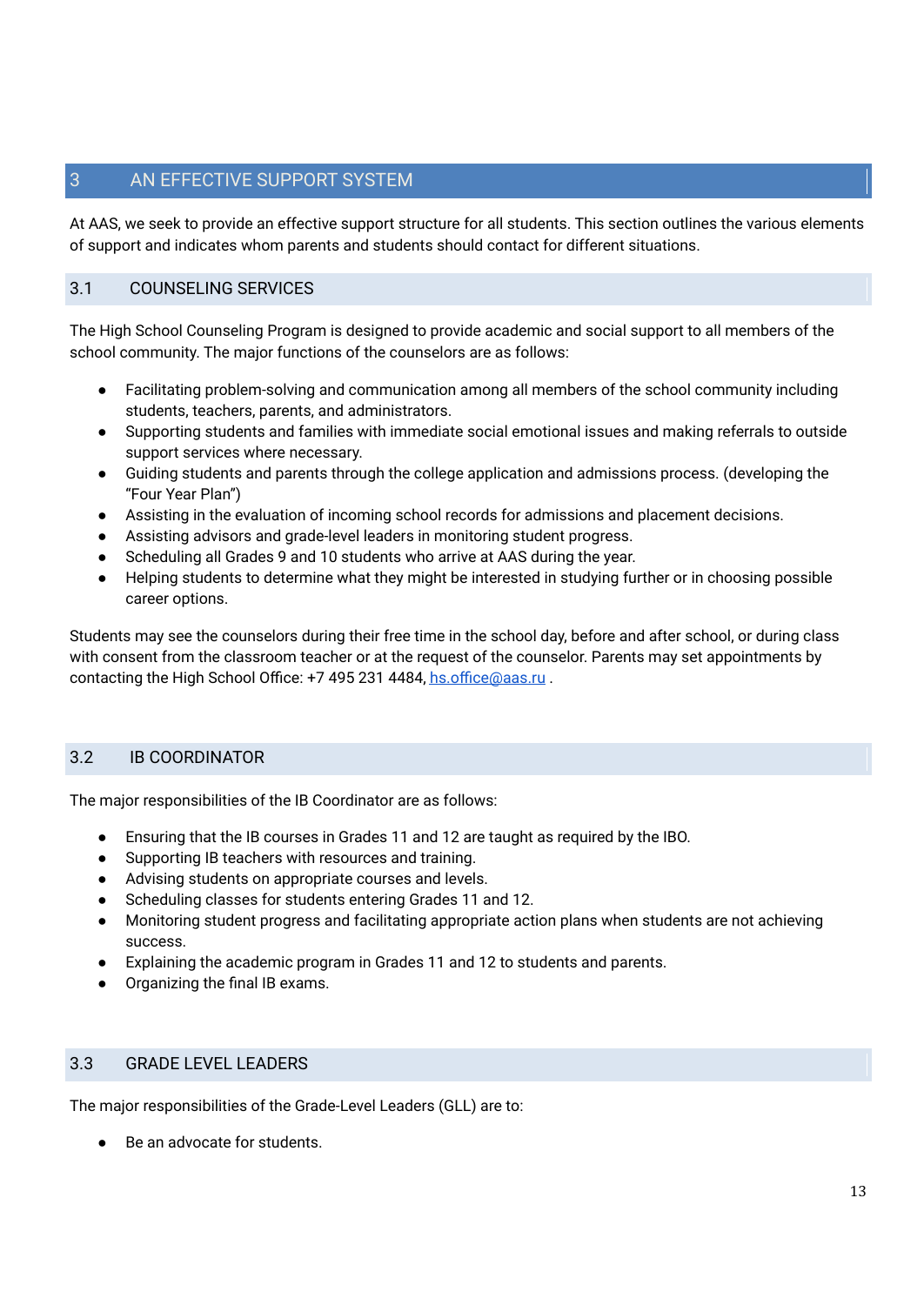- Facilitate the delivery of the Advisory Program in a cooperative manner, including the facilitation of grade-level community service initiatives.
- Coordinate and maintain the grade-level calendar and promote integration of subject areas and interdisciplinary learning where applicable.
- Be a link with the PTO and grade level activities happening in the school.
- Address student concerns, while also collaborating on appropriate action plans when students are not achieving success.
- Organize events and grade-level meetings that promote team building, socializing, and/or offer the opportunity to raise and discuss relevant issues.

# <span id="page-14-0"></span>3.4 STUDENT CONCERNS TEAM

The Student Concerns Team supports student learning and emotional development. The team meets regularly to review the progress of students and formulate plans of intervention that include support and strategies for students who are struggling or underachieving. The team consists of Grade Level Leaders, High School administrators and the counselors who work in cooperation with the students and classroom teachers to find appropriate intervention strategies to bring about student success.

# 3.5 PARENT CONTACT INFORMATION

Parents are asked to make sure that the school office has received all contact information from parents. This includes: home phone number, work phone number, personal and business mobile phone numbers, all e-mail addresses, street address and any other information that will help us contact the parents if/ when we need them.

#### 3.6 AAS NEWSLETTER & SOCIAL MEDIA

The weekly online newsletter is published on Wednesdays. Parents and students receive the online newsletters each week by e-mail. The newsletters are also posted on the AAS website, [www.aas.ru/news](http://www.aas.ru/news) .

AAS uses Facebook, Flickr and Vimeo to inform parents of school news and student life.

- School news are shared through [www.facebook.com/aasmoscow/](http://www.facebook.com/aasmoscow/).
- School videos can be found at [www.vimeo.com/aasmoscow](http://www.vimeo.com/aasmoscow) .

- School photo galleries can be found at [www.flickr.com/photos/aasmoscow](http://www.flickr.com/photos/aasmoscow) .

# 3.7 STUDENT PLANNER

All students are expected to record daily assignments, long-term assignments, quizzes, tests, exams, etc. in their AAS student planner or an online calendar tool of their choice. Good study habits and organization of work promote academic achievement as well as success in later life.

#### <span id="page-14-1"></span>3.8 MEDICAL CARE

**Illness or Injuries at School** - The Health Office is equipped to provide immediate first-aid and to treat minor injuries. In the event of an illness (temperature greater than 100 F/ 37.8 C, vomiting, diarrhea, head lice, contagious conditions) or accidents requiring further medical treatment, parents will be notified. A student should be fever free for 72 hours without the use of any antipyretics (fever reducing medications), such as Tylenol/Paracetamol/Ibuprofen, before he/she is allowed to return on campus.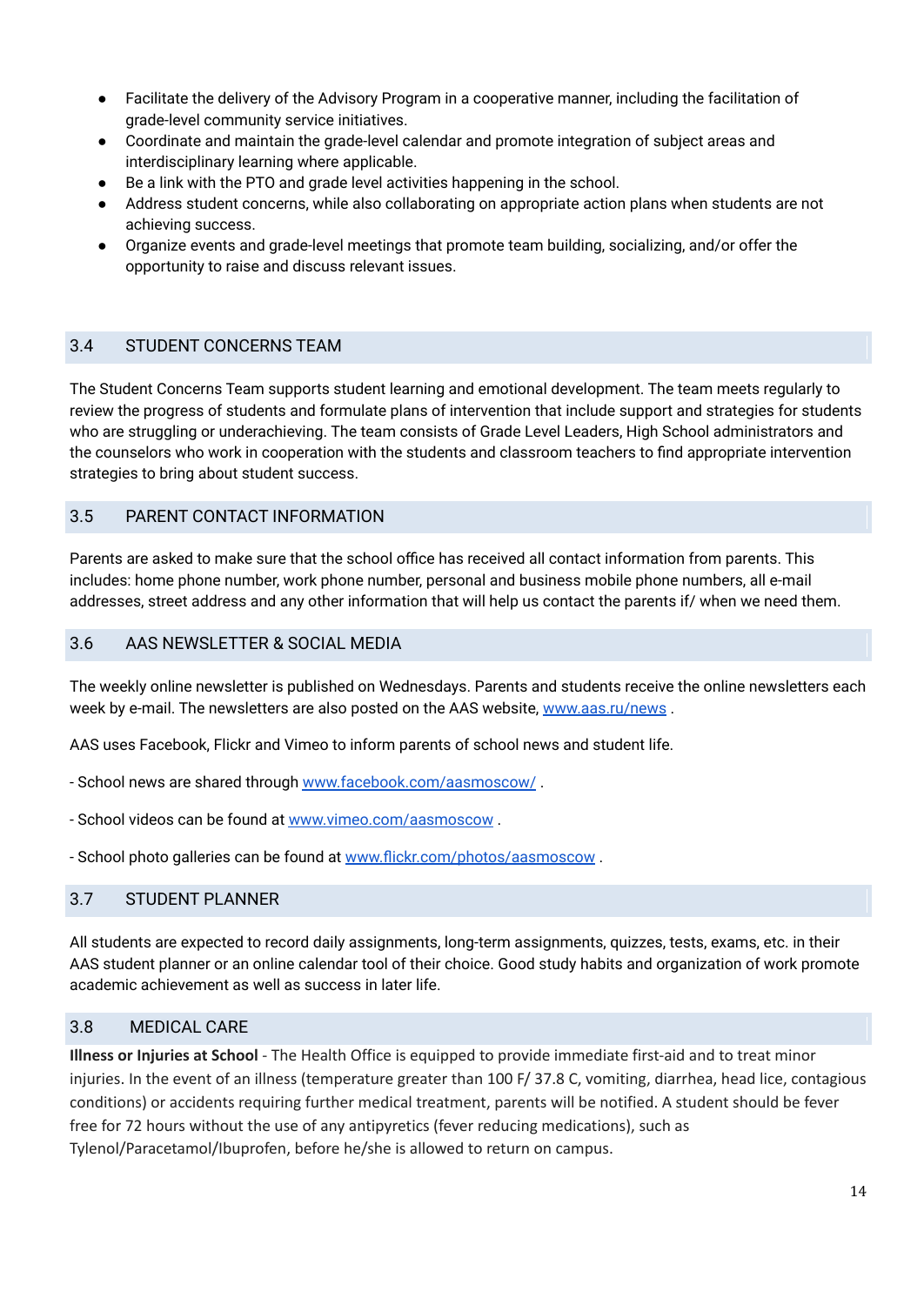**Covid symptoms management** - Due to our covid mitigations, elevated temperatures (37.1 and higher) in combination with any flu-like and/or GI symptoms are taken seriously. Parents will be asked to keep students home for 72 hours if they have a temperature of 37.1 and higher and 48 hours if they have any flu-like/GI symptoms without an elevated temperature. It is always recommended to observe your child closely and test as needed for everyone's safety and well-being. A student should be fever free (less than 37.1) for 72 hours without the use of any antipyretics (fever reducing medications), such as Tylenol/Paracetamol/Ibuprofen, before he/she is allowed to return on campus.

**Contacts:** The Health Office staff will call the home, office and/or emergency telephone numbers listed on the student's Emergency Card. Parents or appointed guardians will be asked to collect their child at school and arrange medical treatment. If absolutely necessary, the Health Center staff will accompany the student to the hospital.

**Contagious Conditions** - If your child has a contagious condition such as chickenpox, strep throat, measles, mumps, head lice, etc., you should notify the school immediately. On a weekend or holiday, call the Health Office on the next school day to report it. Children with a contagious condition must stay home from school.

**Accidents at school:** In the event of a serious accident requiring immediate life-saving measures, ambulance service will be summoned. While awaiting the ambulance, the student's parents/emergency contact/health provider will be notified.

**Medication** - If your child needs to receive medication while at school, please send the medication in a container labeled with the student's name, medication name, medication dose, and a copy of the prescription. Medication authorization from can be obtained from the Health Office. Your child must bring the medication and the completed medication authorization form to the Health Office first thing in the morning and return to the Health Office at the time medication is prescribed. If the medication contains a controlled substance (Ritalin, Codeine, etc.), must be brought to the Health Office by a parent or guardian.

**Medical Conditions:** If a child has asthma, severe allergies, a seizure disorder, or is diabetic a separate Action Plan Form is required to be submitted. Forms can be requested from the Health Office.

# <span id="page-15-0"></span>4. A SOUND SET OF SCHOOL 0PERATIONAL POLICIES AND PROCEDURES

# <span id="page-15-1"></span>4.1 CHILD PROTECTION

#### **Overview**

The school considers the safety of children and staff in the school as its most serious responsibility and child well-being is essential to realizing academic and holistic success. Child abuse and neglect are significant issues across the world. Child abuse and neglect are violations of a child's human rights and are impediments to the child's education as well as to their healthy development. The Anglo-American School of Moscow (AAS) endorses the UN Convention on the Rights of the Child, of which our host country, Russia, is a signatory.

All staff employed at The Anglo-American School of Moscow must report suspected incidents of child abuse or neglect whenever the staff member has reasonable cause to believe that a child has suffered, is suffering or might suffer abuse or neglect. Reporting and follow up of all suspected incidents of child abuse or neglect will proceed in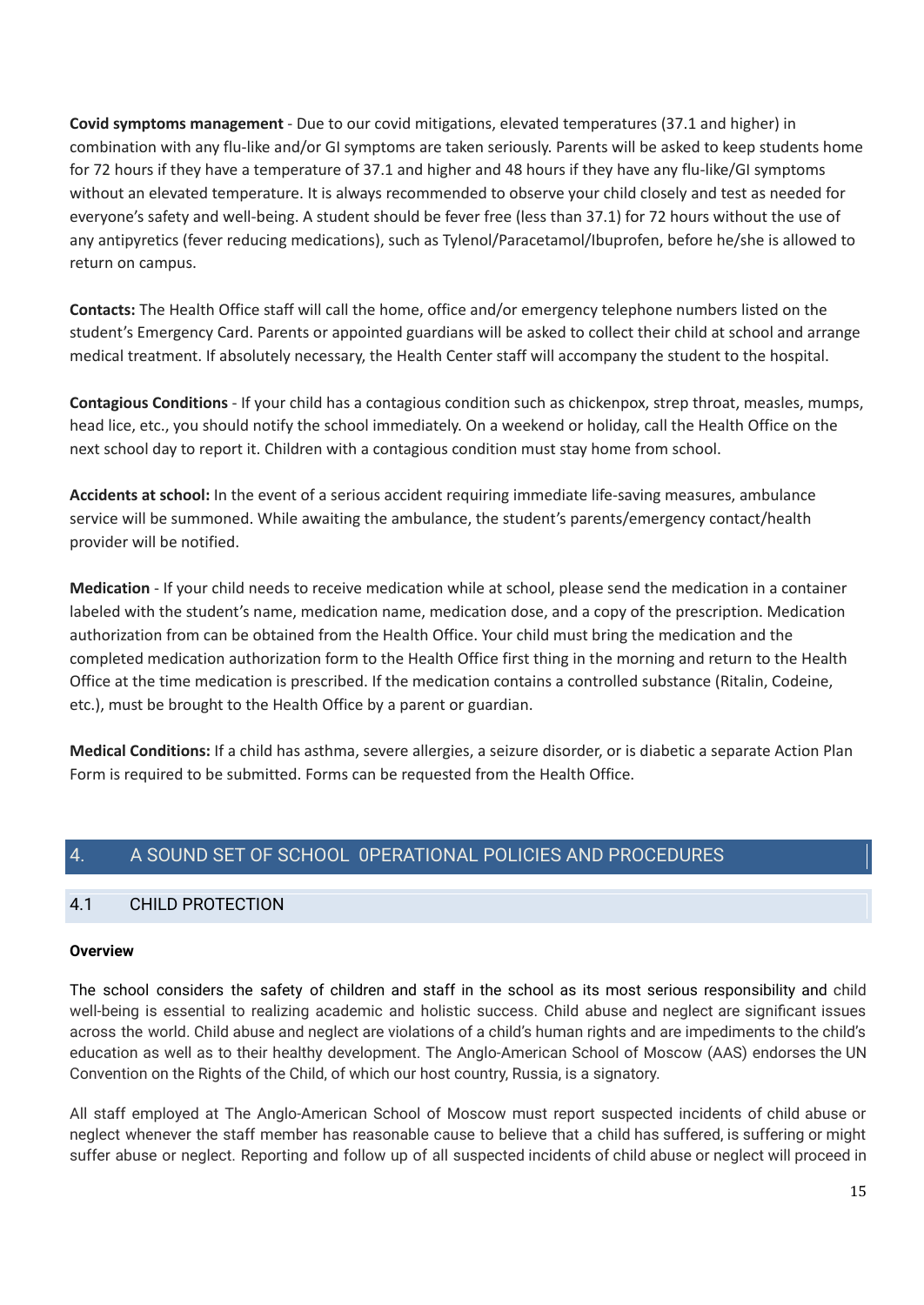accordance with the AAS child protection policy. Furthermore, cases of suspected child abuse or neglect may be reported to the appropriate employer, to the respective embassy in Moscow, to the appropriate child protection agency in the home country, and/or to local authorities.

Please see the AAS homepage for the complete Child Protection Handbook.

#### **Child Protection Officers**

At every grade level, AAS has a designated Child Protection Officer (CPO). This person is a member of the faculty and has received additional training in child protection. They can provide training for students and maintain communication with the school community regarding child protection.

#### **Reporting a Child Protection Concern**

If you have any concern about the welfare of an AAS student please contact the relevant CPO, counselor or administrator. All reports are kept confidential. If you have a concern please report it, through this shared responsibility we can work together to keep our community safer.

#### **HS CPOs for 2021-2022**

Grade 9 - Ronald Schnell Grade 10 - William Norris Grade 11 - Adam Collins Grade 12 - Ellen Kupchik

# 4.2 ATTENDANCE PROCEDURE

Students benefit from being present at school every day. Classroom activities, discussions, laboratory work, group work, and presentations cannot be duplicated and are an intrinsic part of the educational experience at AAS. Therefore, in order to receive the maximum benefit of the education offered, in accordance with the above-stated philosophy, students will be expected to adhere to the following:

If a student misses more than six blocks of any class in a semester, they will be expected to make up the time after school. If a student misses eight or more blocks of the same class, the student may not receive credit for **that class in that semester.**

The school will track and record all absences, which will then appear on the semester report card. Students who receive no credit in one or more subjects for a semester may have the opportunity to work with teachers and the Administration to form a plan to make up the lost credit either at AAS or another accredited institution with pre-approval.

The shorter length of the second semester in Grade 12, due to the IB exams in May, necessitates a different policy. Grade 12 students may not miss in excess of five blocks in the second semester or they will lose credit for that class for that semester. In order to sit the external IB exams in May of their senior year, Grade 12 students are expected to successfully complete all AAS course requirements with a passing grade.

All absences due to personal, family, visa, and school-related activities are included in the total absence count. We do not distinguish between excused or unexcused absences. We are sensitive towards the sometimes unavoidable need to be absent from school, but believe that this policy allows adequate flexibility in its totals and consequences, while also supporting the student's need to be in school and their right to learn. A total of six classes is equivalent to more than two weeks of school and should be sufficient to meet all personal absence needs.

# 4.3 TARDINESS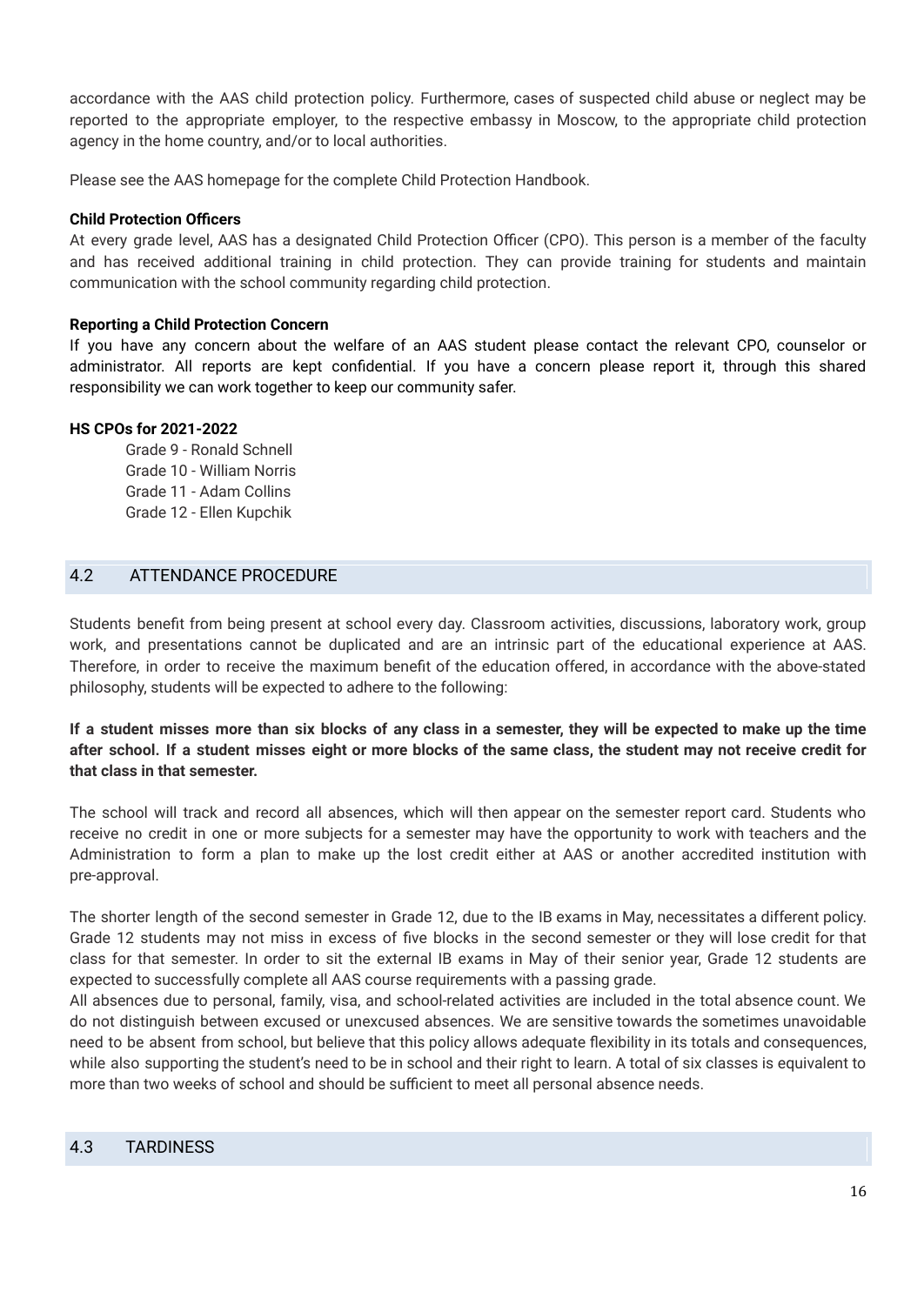It is expected that students arrive at school and to each class on time. Students who arrive more than fifteen minutes after the start of the first block of the day will be marked absent for that class. Excessive tardiness will result in detention after school.

When students are late to school in the morning, they must proceed immediately to the High School office for a late slip before reporting to class. Once on campus, students are expected to arrive at each class on time. Arriving late to a class is disruptive to the classroom environment and may have an adverse effect on the grade of a student. Four late arrivals in any one class is the equivalent of one absence and will be calculated accordingly in absence **totals when administering consequences or considering the assignment of credit.**

# 4.4 TRUANCY

Students are expected to be in attendance at school every day unless they are on a school-sponsored trip or their parents excuse them for medical reasons or essential family business. Students who leave home in the morning and choose not to attend class at any time during the school day are considered truant and face suspension from school. Repeated truancies can result in expulsion. Students who are on the school campus but are truant from one or more classes, including advisory period, will face similar disciplinary action.

# 4.5 USE OF STUDY HALL

Students enrolled in the IB Diploma Program are eligible for a maximum of two study halls in Semester 1 of Grade 11 and Semester 2 of Grade 12. Otherwise, a maximum of one study hall per semester applies. The purpose of this allotted time is to provide an opportunity during the course of the school day to meet some of the requirements of their academic program. Students are expected to use this time productively. It is not to be viewed as free time or an extended break/lunch. It is accepted that there will be some down time during the course of a study hall period but it should not be the primary focus. Students should be using the time to work on homework, review course materials, complete assigned reading, revise for tests and quizzes, or carry out research related to their course of study. There will be occasions when students will need to work in small groups and that is acceptable with the provision that the group does not disrupt the work of others. Students who fail to recognize the purpose of an individual study hall forfeit the privilege and will be assigned a supervised class period.

# 4.6 AFTER-SCHOOL SUPPORT

#### **Extra Help**

Extra help is available in each subject most days after school from 15:30 to 16:30. Teachers are available on rotating days throughout the week to assist students with questions about homework or class instruction. Students are welcome to attend help sessions with any teacher who is available, not just with their assigned classroom teacher.

#### **Peer Tutoring**

The National Honor Society (NHS) provides opportunities for peer tutoring throughout the week after school. Students should sign up in advance to ensure that a tutor is available in the subject in which they would like help. Students may also make a request for a personally-assigned peer tutor through the NHS Advisor.

#### **Working Session**

Assessment is an important part of learning, and students and teachers benefit from timely feedback. To ensure that required work is received on time, a Working Session may be assigned to help students manage their commitments. If a specific piece of work is not received by the assigned due date, an after-school working session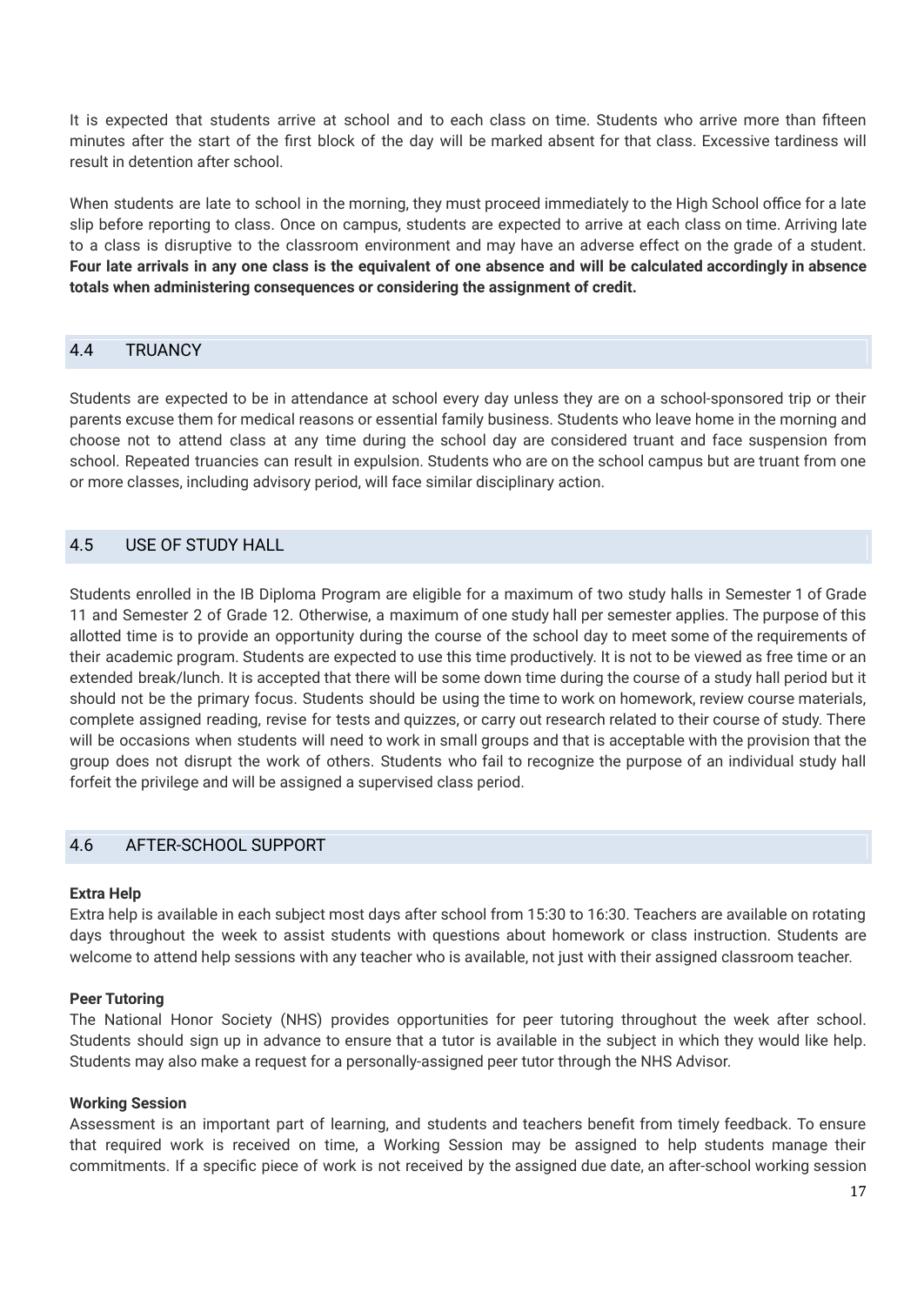will be assigned. Parents and the student will be notified via email. If the work is submitted before the appointed time, then the session is canceled.

# 4.7 LOCKERS

All students are assigned a locker for their school materials and personal belongings. Only locks issued by the school may be used on the lockers. Students are required to keep their locks on their lockers. A fee will be charged for a replacement lock. As a precaution, students should leave extremely valuable items that are not needed for school at home.

Students may decorate their lockers only with material that is celebratory in nature and appropriate for school, such as birthday wishes, college acceptance letters, or support for CEESA teams. This is monitored by the Student Council and Administration.

# 4.8 SECURITY

The school considers it very important to provide a secure and protected environment that enables students to study, staff to work, and parents and others to be active members of the AAS community. A full version of the AAS Security Policy is available at the reception desk at the main entrance.

The main security requirements are:

- All adults and students (Grades 6-12) are required to have the AAS badge in their possession while on the school compound.
- All persons who do not have their badge with them must report to the reception desk to get a temporary badge.
- Visitors must be announced in advance and must identify themselves.
- Unless participating in a scheduled evening event, all non-staff community members must leave the school before 18:00.
- Family helpers (nannies and drivers) are not allowed on the AAS campus between 08:35 (09:20 on Wednesdays) and 14:55.
- Students are not allowed to leave the school campus during school hours without written permission from the Principal.

Please inform your family helpers about these requirements.

### 4.9 TRAFFIC RULES

AAS does not provide home-to-school bus services directly. Bus services are contracted between families (or in some cases companies and embassies) and service providers. The school does maintain a cooperation agreement with Transport Link Service (TLS), which has proved to be reliable over the years.

Please visit [www.aas.ru/bus](http://www.aas.ru/bus) for more information about TLS. Parents are free to make arrangements with any transportation provider they wish.

Cars are allowed in the school compound to drop off and pick up students. To ensure a safe and smooth flow of traffic on the compound, AAS enforces a Traffic Policy. A full version of the AAS Traffic Policy is available at the reception desk at the main entrance.

The main requirements are: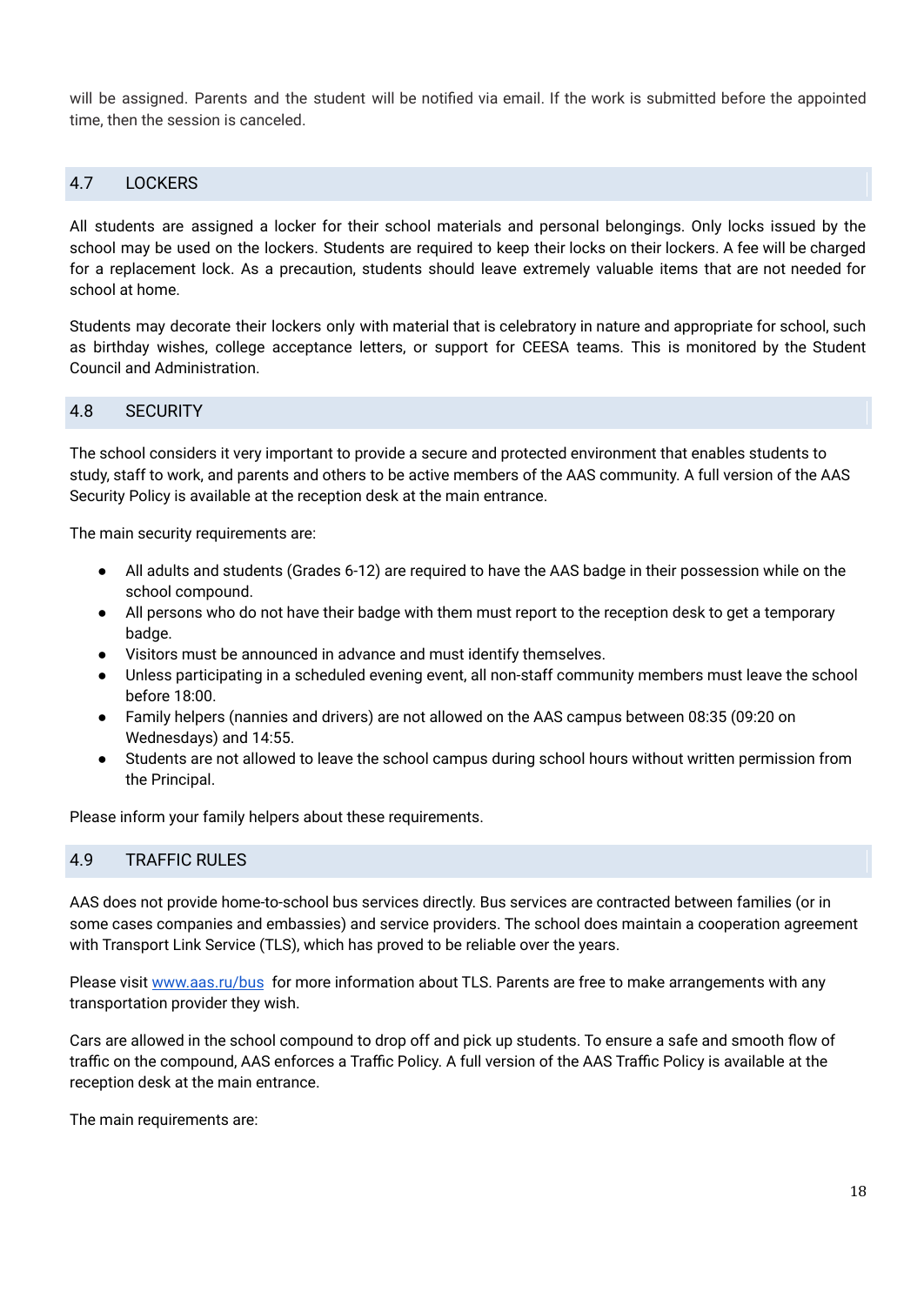• Only vehicles with an AAS Parking Permit can enter the AAS compound. The permit states where the vehicle can be parked. For a detailed description of the parking regulations please read the Traffic Policy.

• The maximum speed on the AAS compound is 10km/h.

• Pedestrians always have the right-of-way on the AAS compound.

- The direction of traffic is one-way only. Vehicles are not allowed to block traffic.
- All drivers must follow the instructions of AAS security personnel at all times.
- Repeated violations of the Traffic Policy will result in confiscation of the parking permit.

# 4.10 EMERGENCY SITUATIONS

To respond quickly and effectively to emergency situations, AAS has developed emergency procedures. Those procedures are known to all students, faculty and staff and are exercised regularly.

If an emergency occurs, a fire alarm rings and the school is evacuated immediately. The entire AAS community must respond according to the directions stated below:

- Remain calm, stop talking, listen to instructions, and go to the nearest exit immediately.
- Do NOT go against the flow of people and do NOT use the elevators.

• Go to one of the assembly areas: Elementary School - to the Lower Fields, Middle School - to the Upper Field, High School - to the Tennis Court, Administrative Staff - to the Lower Fields.

• Remain in the assembly areas until further instructions are given.

In case of an intruder on the school compound, a "Code Red" will be announced via the loudspeaker system. The aim of the "Code Red" is to get everybody out of the public areas and into a locked room as quickly as possible so they are out of harm's way. The entire AAS community must respond according to the directions stated below:

• Remain calm and get into a classroom, office, or the PTO Shop as soon as possible.

• Turn off the light, lock the room, remain silent and wait for further instructions via the loud speaker system.

• Do NOT open the door before the "ALL CLEAR" message is announced via the loud speaker system.

In the case of certain emergencies, a "Code Blue" will be announced via the loudspeaker system. All should proceed to their classrooms. Classes that are outside for an activity should return to areas where they normally meet. "Code Blue" does NOT require locking of doors or blocking of windows. It does require gathering of students into classrooms and confirming that all are present. Students are not allowed to leave the supervision of their teacher for any reason until the "All Clear" signal. Hallway and common areas are to be cleared, similar to "Code Red." The key in "Code Blue" is to continue some normal quiet activity in your classroom while you wait for further instructions. These instructions might include any of the following:

- Announcement to move to "Code Red" and lock down
- Evacuate the building (we will use the fire alarm for this and evacuation will commence)
- Announcement to evacuate to other location in the building (e.g. gyms, theaters, cafeterias, etc.)
- Announcement directly to individual classrooms or zones to evacuate to a specified location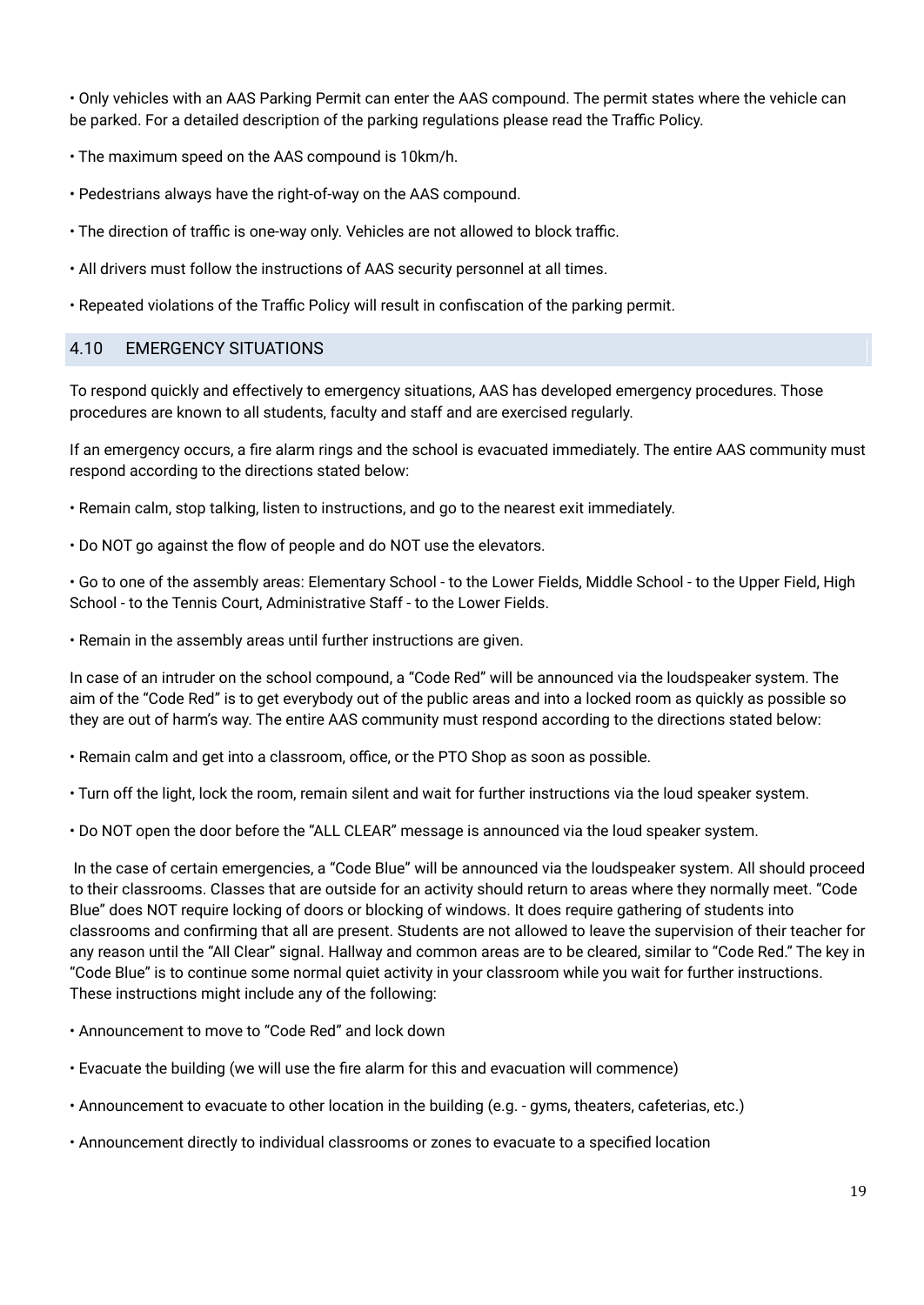An "All Clear" signal will be given when the emergency has been resolved.

Please instruct your family helpers regarding these emergency procedures.

# 4.11 CLOSED CAMPUS PROCEDURES

For safety and security reasons, students may not leave the fenced area of the school without permission from the Principal. If a student needs to leave on any family or personal business, a parent should contact the High School office in advance.

# 4.12 SCHOOL VISITORS

Visitors are welcome in the High School. However, so as not to disrupt the academic program of the school, we ask that visitors adhere to the guidelines below:

• All school visitors must possess a school ID badge or obtain a visitor's pass from Security.

• Parents or family helpers who need to speak with a student or make a delivery should report to the High School office. The office staff will arrange the delivery or contact the classroom teacher to have the student released from class when it is convenient.

• With appropriate advanced planning, it may be possible for a visiting student to attend classes for up to two days, accompanied at all times by an AAS student. Permission to bring a student guest to the school must be sought in advance from the Principal and the Director of Security.

In order to secure advanced permission the AAS host student will:

a. Complete a Guest Visitor Form (available in the HS Office) that includes the signatures of parents and each teacher for the day of the visit.

b. Return the completed form to the Principal or Assistant Principal at least one day in advance of the visit.

c. Apply for a visitor's pass from Security one day in advance of the visit.

• On the day of the visit, the visiting student must sign in at Security and wear a visitor's badge at all times. The visiting student must be introduced to the High School office (at least one secretary and one administrator) before the start of classes.

• Visitors are expected to follow all school rules; the host is responsible for the behavior of the guest

# 4.13 ELEVATOR USE

Students are not permitted to use the elevator except in the case of medical necessity or when escorted by an adult. Students who have been granted permission to use the elevator should carry an official pass issued by their divisional office or by the nurse and be prepared to show it to staff, if requested. Students are not permitted to take a friend with them, unless the pass specifically indicates that it is necessary, for example, to push a wheelchair.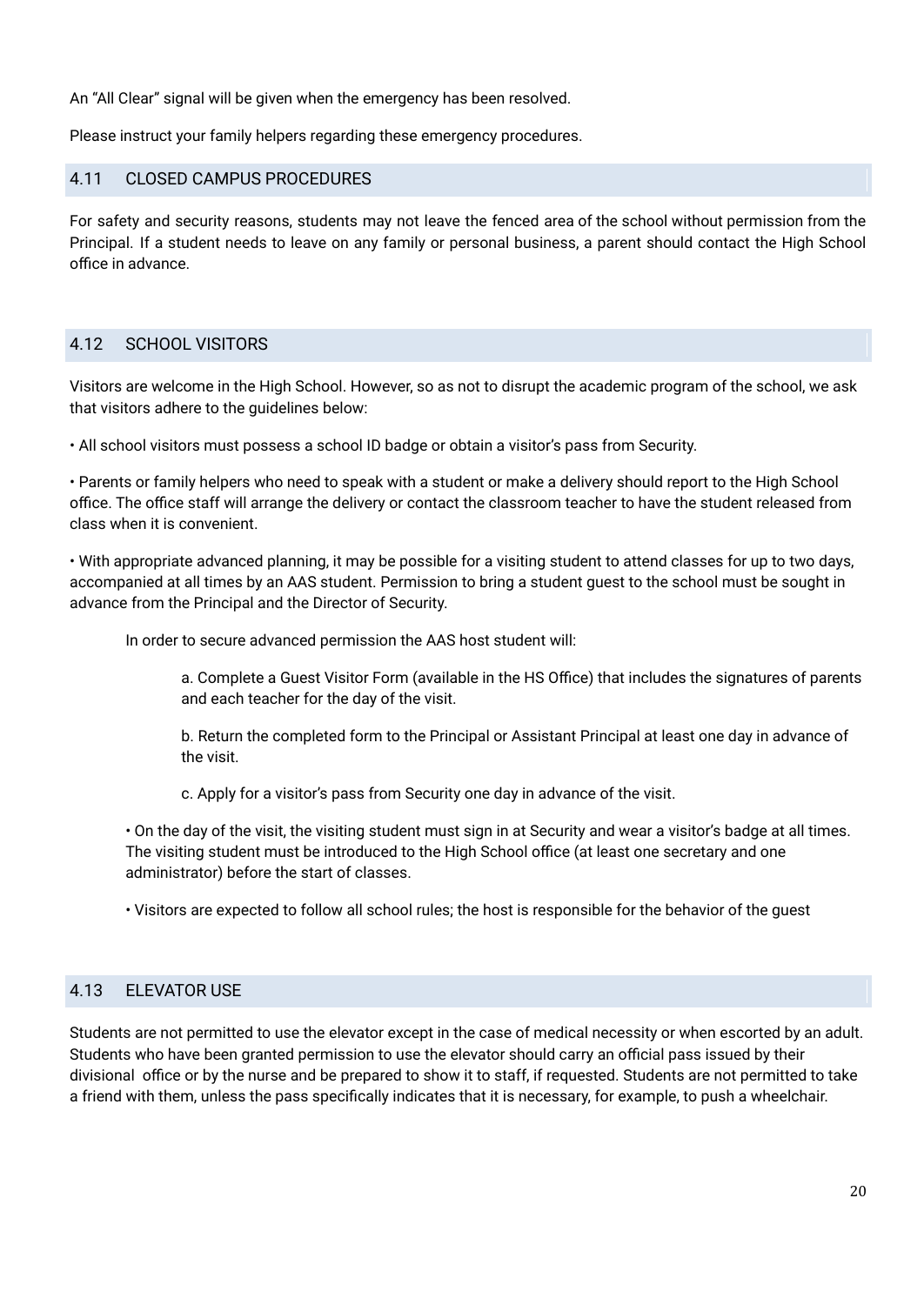# <span id="page-21-1"></span>4.14 SCHOOL INSURANCE

AAS carries insurance coverage for the usual risks such as general liability vehicle liability and damage to or loss of school-owned property. AAS does not carry medical insurance for students or guests, nor insurance covering loss of or damage to their personal property, such as mobile phones or laptop computers. Student medical insurance coverage is dependent upon the family's health insurance policy, so parents must arrange for medical and accident insurance to cover their children and are strongly encouraged to arrange for property insurance covering personal property.

# 4.15 HIGH SCHOOL DRESS CODE

Students are expected to dress in a safe and healthy manner that is suitable for a professional learning environment. Clothing choices should also be sensitive to the variety of cultures and values represented in the school and should not detract from the learning environment. Students will follow these guidelines:

• Shorts and skirts will be an appropriate length for school. Skirts and shorts cannot be shorter than 15 cm above the crook of the knee. Wearing tights or nylons does not change the required length of a skirt or shorts.

- Cleavage should not be visible.
- Sleeveless tops are permitted, providing that the shoulders are covered.
- Undergarments should not be visible.
- All clothing must be opaque (not see-through).
- Clothing should not be excessively tight or overtly provocative.

• Footwear is required at all times and should allow for safe, quick movement throughout the school day and in the event of an emergency. Students should try to ensure that shoes are free of mud, dirt, snow, etc., before entering school.

• Clothing with inappropriate language, logos or images, such as advertisements for alcohol or cigarettes, is prohibited.

• Hats may be worn in the hallways, but not during assemblies or in the cafeteria. Hats may be worn in the classroom at the discretion of the teacher.

The final judgment on the appropriateness of student dress will rest with administration. The dress code applies to field trips, traveling groups, and other school-related activities. Students who do not honor the dress code will be asked on the first occasion to secure alternative clothing. For a second violation of the dress code, students may be asked to return home on suspension for the remainder of the day.

#### <span id="page-21-0"></span>4.16 GUARDIANSHIP PROCEDURES

It is essential that the school knows who is responsible for each student at all times in order to be able to respond to a medical, security, or other emergency. Further, the school believes that it is essential for the well-being of the student that the student lives with a parent (or permanent legal guardian). Accordingly, except in a family emergency or for brief travel, it is expected that each student will live with his or her parent/s or legal guardian/s.

In the event that a family requires an exception to this policy, the Director shall be notified in advance of the separation of parent and student. This notification must be in writing and must give reason for separation. The decision whether to grant such exceptions shall be determined on a case-by-case basis. If the basis for such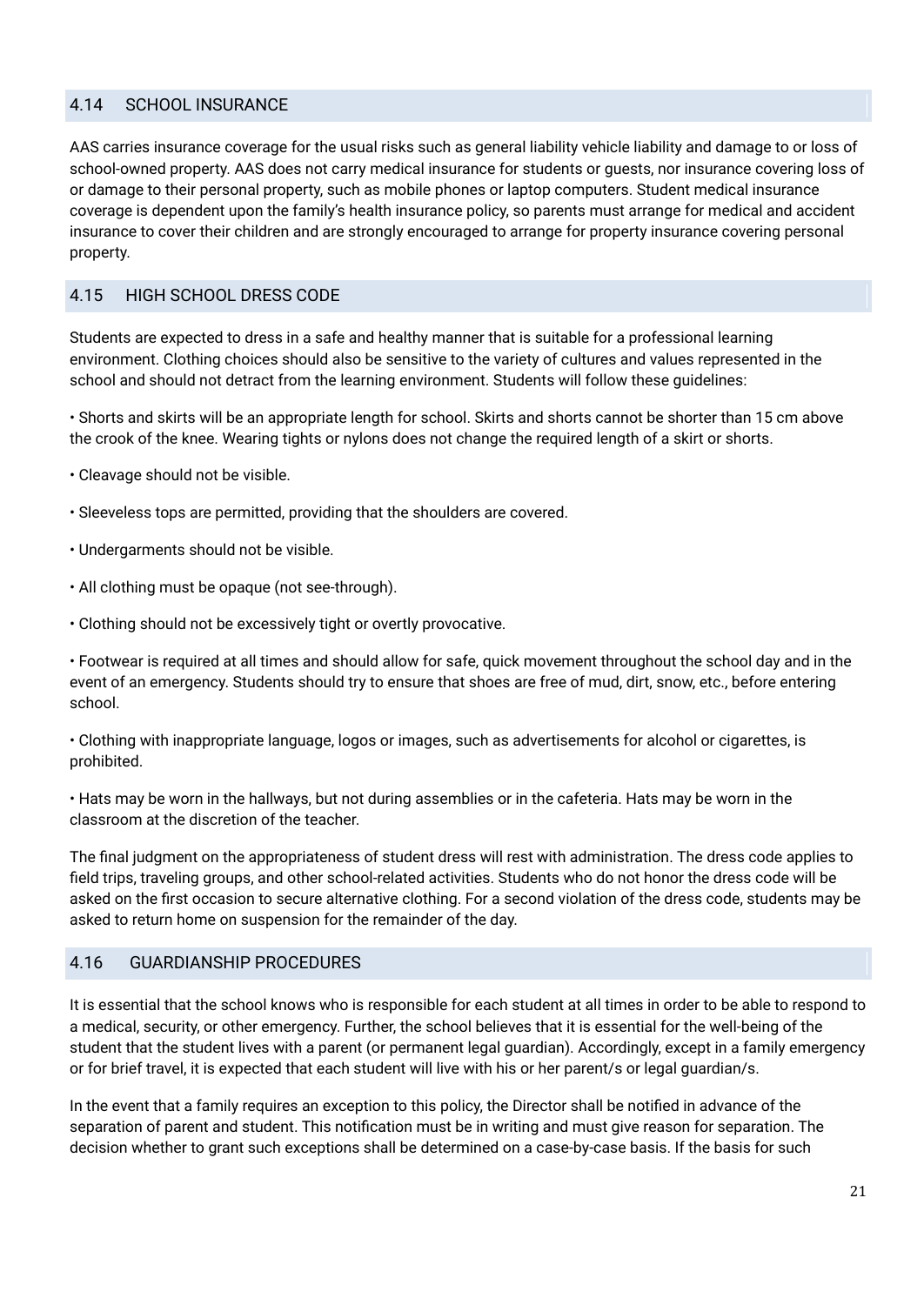separation is deemed unacceptable, the family shall have a suitable time period as determined by the Director to remedy the situation. If this situation repeats frequently, the student shall be asked to withdraw from the school.

If parents are planning a trip without their daughter/son, they must notify the Principal and complete a Statement of Temporary Guardianship form, which provides information on:

- Expected duration of the time away
- Where parents can be reached if needed
- Who will be staying with the student
- The appointed guardian's contact information.

The person responsible for the student must speak English and/or be able to have someone close by who can translate in order to ensure communication with the school.

If it comes to the attention of the school that a student's parents are not at home and a guardian has not been named, the student will not be allowed to return to school until the school has received written notice from the student's legal guardian or the person authorized to act in place of the parents."

# <span id="page-22-0"></span>4.17 CAFETERIA USE

The High School has three breaks during the course of the day, during which the students may go to the cafeteria. Students are expected to leave their bags in their lockers during these times. Students may bring their lunch from home to eat in the cafeteria. Microwave ovens are available in the cafeteria to reheat food. Russian rubles are the currency of use in the cafeteria.The cafeteria is open from before school in the morning until late afternoon each day. High School students may not go to the cafeteria during the lunch times assigned to Middle School students, as doing so would slow down the delivery of the Middle School lunch.

# 4.18 BRING-YOUR-OWN-DEVICE (BYOD) GUIDE

Web: AAS BYOD Email: [byod.support@aas.ru](mailto:byod.support@aas.ru) Visit: IT Helpdesk (room 4031)

The Bring Your Own Device (BYOD) program is a key component of Learning at AAS. BYOD provides students with ready opportunities to use technology responsibly and effectively.

#### Students in grades 5-12 are required to have a BYOD to enhance instruction and learning every day at school as **stated in the student handbooks.**

#### **AAS is responsible for:**

**Resources** - AAS provides students with core learning tools that are web or cloud-based.

• Google Suite for Education - Docs, Sheets, Slides, Drawing, etc.

• Microsoft Office

#### **Support**

• Support for using school-provided learning resources will be offered within classrooms, online, and by divisional Technology Integrationists.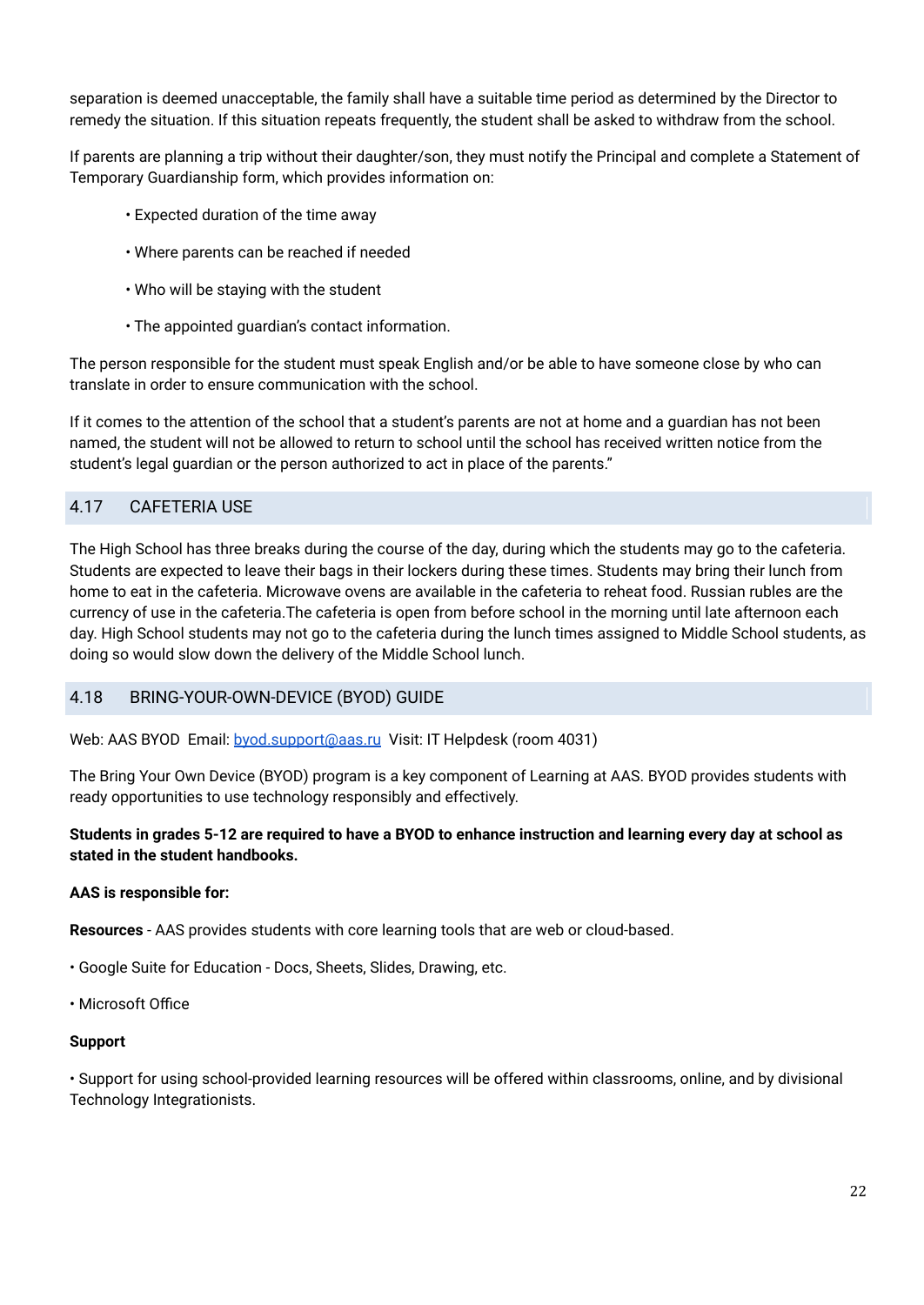• BYOD support is available at the IT Helpdesk Office (4031) during school hours or via email. Individual app/software purchases may not be supported by our IT Helpdesk.

• A limited supply of loaner laptops are available for one-day checkout in the Library for emergency, on-campus use during school hours.

#### **Infrastructure**

• AAS provides an open WiFi network for all community members. The school monitors use of technology and Internet traffic on our network.

Wireless printing from BYODs is available in numerous locations.

#### **Students/Families are responsible for\*:**

#### **• Device maintenance**

AAS strongly recommends installing routine OS and app updates.

#### **• Transportation**

Students/families should provide safe transport of BYOD devices (i.e., backpacks with padded pockets, laptop sleeves, and/or cases).

#### **• Charging**

Students must bring fully charged devices to school each morning along with their charging cable. Lockable charging stations will be available for students to charge devices.

\*AAS is not responsible for lost or stolen devices, and the school's insurance policy does not cover personal property. It is the responsibility of students to keep their devices secure and provide their own insurance protection. Students are provided with lockers and locks to secure their belongings. Devices should not be left unattended at any time. Devices found unattended will be sent to Lost & Found at the Security Desk.

# **Minimum BYOD Requirements\*\***

- Apple, Windows, or Chromebook laptop, less than 3 years old
- 128 GB or more storage capacity on an Apple/Windows laptop; 32 GB or more on a Chromebook
- 8 GB RAM or more recommended (4GB RAM in a Chromebook)
- 6+ hours battery
- Webcam
- Headphones/Earphones

\*\*Cost is always an important consideration in choosing a device. Less expensive devices can fulfill a student's needs. Higher cost devices offer greater capability and perhaps increased longevity and durability. However, even high-end laptops generally have a 3-to-4-year lifespan.

# **Digital Citizenship**

AAS develops student digital citizenship throughout our integrated curriculum. Our High School Digital Citizenship Agreement supports students and families in developing positive citizenship in the digital world. As members of the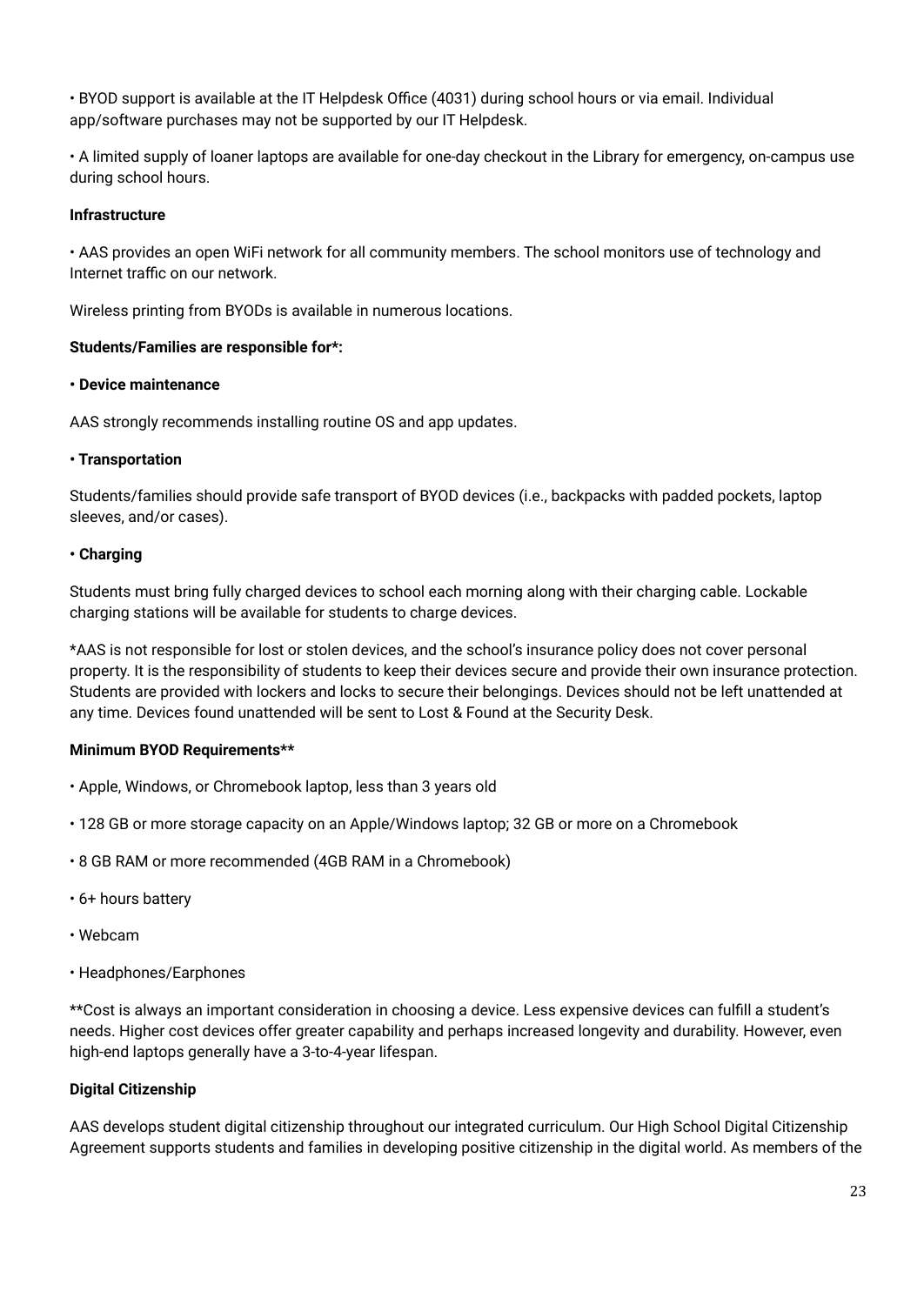AAS community, students and families agree that digital citizenship applies in and out of school, with school-owned devices, BYODs, and other personal devices

# 4.19 AAS DIGITAL CITIZENSHIP AGREEMENT

The Anglo-American School of Moscow believes that the Internet and digital devices offer vast, diverse, and unique resources to students, parents, faculty and staff to support their love of learning. Our goal in providing Internet access and utilizing digital devices with students through our BYOD policy is to promote educational excellence by facilitating innovation, communication and collaboration. In order to meet our goal, users are expected to abide by and model the accepted Digital Citizenship Agreement, which includes but is not limited to:

• Respecting and protecting myself and others by making reflective, responsible decisions about my actions including:

a. How my actions will impact other people's feelings, reputations, and work; I will not flame, bully, stalk, hack, or otherwise harm people or property, even as a joke.

b. Being mindful of my own and other people's public and private spaces; I will protect passwords, accounts, and resources.

c. The impact the websites I visit will have on others; I will not support websites that are degrading to others, pornographic, racist, or otherwise inappropriate.

d. How my actions make me appear to others, including: my online names and images, groups I start or join, personal information about me, my life, experiences, experimentation, or relationships.

e. Reporting abuse and not forwarding inappropriate materials or communications.

• Using technology to develop my love of learning, including:

a. Exploring and utilizing relevant technologies

b. Supporting the development of technology for learning in the AAS community

• Contributing as a globally aware citizen including:

a. Respecting and protecting intellectual property rights

b. Purchasing and registering all software, or using free and open source alternatives rather than pirating software

c. Not knowingly creating, uploading, or downloading computer viruses or other malicious software.

Failure to abide by the school's Digital Citizenship Agreement may result in one or more of the following:

- Disciplinary action by the Secondary Principal and/or Director of the school
- The notification to the appropriate legal authorities for prosecution, if required
- Responsibility for damages to all IT equipment, networks, and hardware or software systems resulting from deliberate or willful acts of vandalism.

NOTE: The Anglo-American School of Moscow monitors use of technology including school resources and Internet.

#### <span id="page-24-0"></span>4.20 POSSESSION AND USE OF PORTABLE ELECTRONIC DEVICES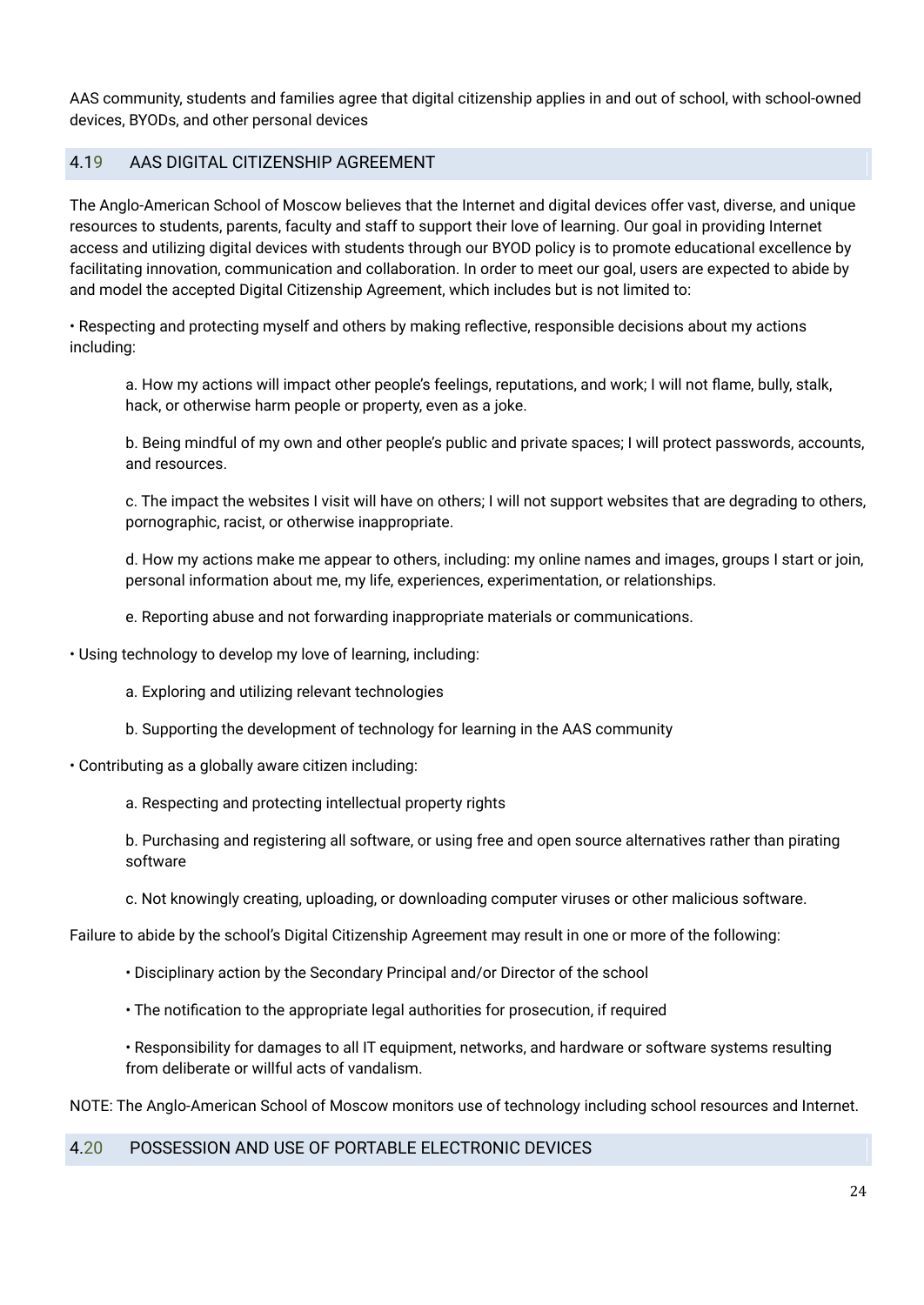Students may bring portable electronics such as mobile phones, and iPads to school at their own risk. The school takes no responsibility for them. AAS does not carry insurance that covers the loss of or damage to personal property. Parents are encouraged to purchase property insurance covering personal property.

Students may use portable electronics devices outside of class time with the exception of certain circumstances such as fire or emergency drills, an assembly, or any other activity or task that demands their full attention. In the classroom, student use of electronics is at the discretion of each teacher. Students should use electronic devices appropriately in line with our Digital Citizenship Agreement. Abuse of this privilege will result in disciplinary action.

Mobile phones are now equipped with many features that can support learning and may be useful in the classroom. The school aims to find a use policy that supports learning opportunities, while also restricting unnecessary distractions. As such, mobile phones may be brought to school and used by students in accordance with the following expectations:

• Mobile phones must be kept on silent mode during class time, including advisories and assemblies, unless specifically permitted by the teacher

• Mobile phone use during breaks or non-instructional time should be conducted in a respectful and appropriate manner

• Mobile phones are not permitted in classrooms or examination halls during quizzes, tests, or examinations.

Please do not contact your son or daughter on their mobile phone from 08:30 to 15:30 unless you know they are on a break or at lunch. You may also reach students during the school day through the High School Office: +7 495 231 4484, [hs.office@aas.ru](mailto:hs.office@aas.ru) .

Messages for students will be delivered at the first appropriate opportunity. Students will not be excused from class to make or receive a phone call unless it is an emergency.

# 4.21 ANTI-HARASSMENT PROCEDURE

#### **Introduction**

The best education takes place in a community where there is trust and respect so that everyone feels free to take risks. Students and teachers come to the Anglo-American School of Moscow from many different countries and represent many different ethnic ancestries, races, and religions. The school community will go beyond tolerance to treasure differences and to look upon them as an opportunity for learning that will enrich each individual and promote personal growth.

#### **Policy Statement**

The school will not tolerate harassment or bullying by any member of the community, student, teacher, administrator, parent, school or contract staff, or visitor on the premises or at events sponsored by the school.

#### **Definition**

Harassment is the creation of a hostile environment by speech or conduct. Not all unpleasant speech or conduct constitutes harassment. However, conduct or communication, be it verbal or written, such as notes, graffiti or e-mail, that is either intended to or reasonably could be expected to create an intimidating, hostile, or offensive environment, and thereby interfere with the goals of the school, constitutes harassment. Harassment may be subtle and ambiguous or direct and overt. It may arise between students, between a student and an adult, including visitors to the school, or between adults.

It is not therefore possible to give a complete list of conduct that constitutes harassment. The following are examples of conduct prohibited by this policy: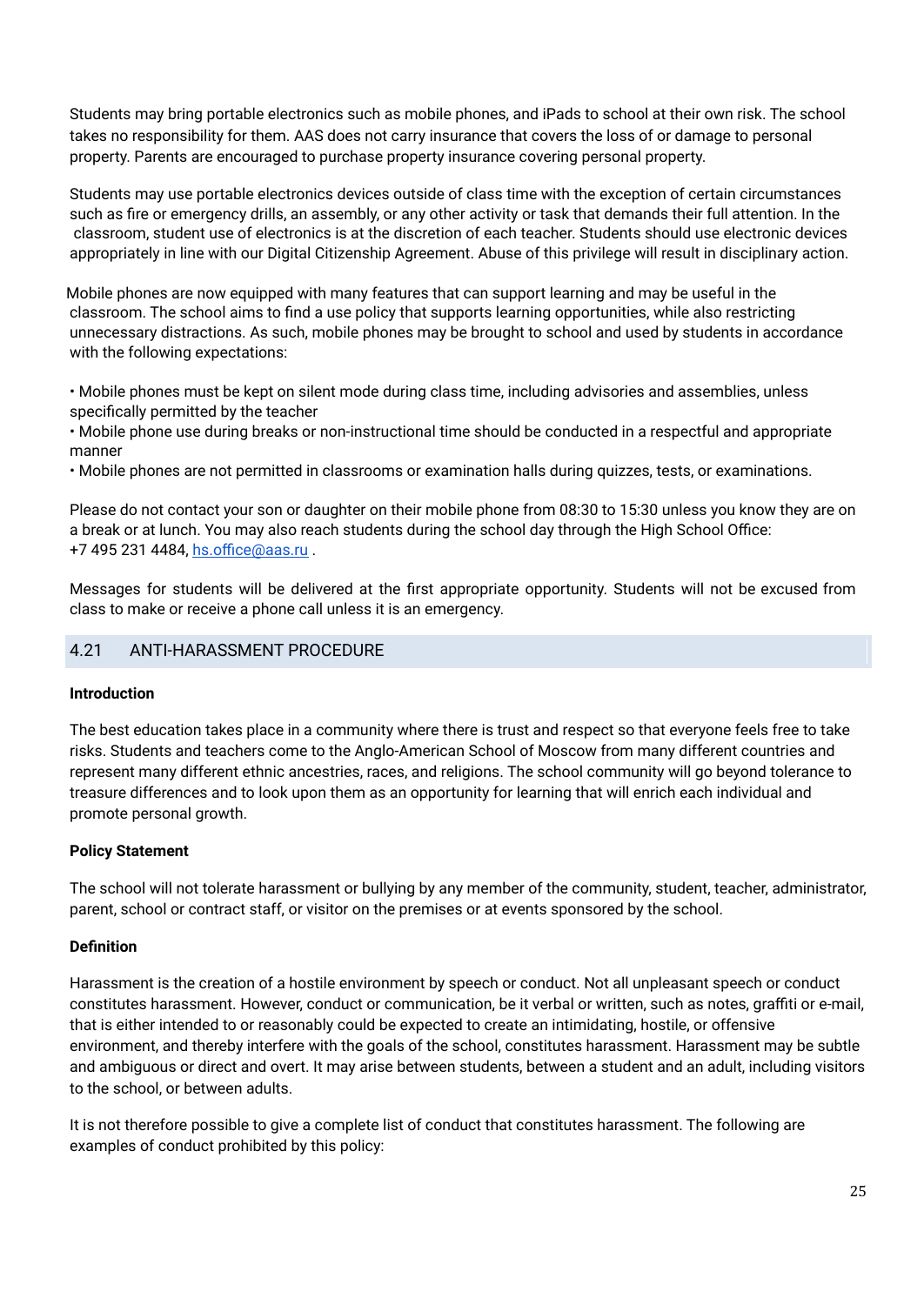• Persistent and unwelcome requests for a personal or physical relationship, including a dating relationship.

• Unwelcome and offensive jokes, remarks or epithets based on race, color, religion, age, sex, sexual orientation, physical appearance, national origin, or disability.

• Speech or the display of materials that is intended to be demeaning or degrading or reasonably could be considered so.

• Unwelcome physical contact including but not limited to violence, patting, pinching, hugging, or kissing that is either persistent or intentional.

# **Education and Prevention**

The prevention of harassment requires a thoughtful educational program. Each year, administrators and counselors discuss bullying and harassment with teachers, staff, and students so that everyone will understand the intention of the policy, how to take action, and the possible consequences of violating the policy. Reflecting their joint responsibilities, parents are urged to support school efforts by discussing the issues covered by this policy at home and to address any questions to the administration.

An adult who witnesses or is informed about conduct that may constitute harassment must take action to stop it and must report it to the Principal or to the Director. Students are encouraged to do likewise.

#### **What Should Be Done by Those Who Believe They Have Been Harassed?**

A member of the school community who believes she or he has been subjected to harassment should first consider telling the other person(s) that the conduct is offensive and request that it stop. If it is difficult for the student or adult to speak directly to the person or if the offensive conduct does not stop after a request to cease, a student should report it to any faculty member or to the Principal, Guidance Counselor, or Director, or may ask a parent or guardian to do so. A faculty member affected should report the conduct to the Principal or the Director. A prompt and thorough investigation will follow.

# **Confidentiality**

Reports of harassment will be treated confidentially as far as possible and will be reported to others within the school community only on a need-to-know basis. However, in almost every circumstance, the alleged offender will have to be informed so that the relevant facts can be gathered. The school reserves the right to bring any complaint to the attention of parents and guardians of the students involved at any stage.

#### **Consequences**

The relevant supervisor, Principal, or Director will promptly investigate all complaints regarding harassment. Whether a particular action or incident constitutes a violation of this policy requires a determination based on all the facts and surrounding circumstances. The behavior need not be intended to be harassment to constitute harassment. It is considered to be harassment if one knows or ought reasonably to know that the behavior is offensive or unwelcome. If the complaint is determined to have merit, the school will place a record of it in the student's or employee's file and take appropriate action such as counseling, detention, suspension, or probation. If expulsion or dismissal is deemed appropriate by the Director, the Chairperson of the School Board will be notified.

No member of the community should be afraid to make a complaint for fear of reprisal or getting another person in trouble. Retaliation or threats of retaliation against anyone who makes a complaint of harassment is itself a violation of this policy. A person who knowingly makes a false report of harassment also may be considered to have violated this policy.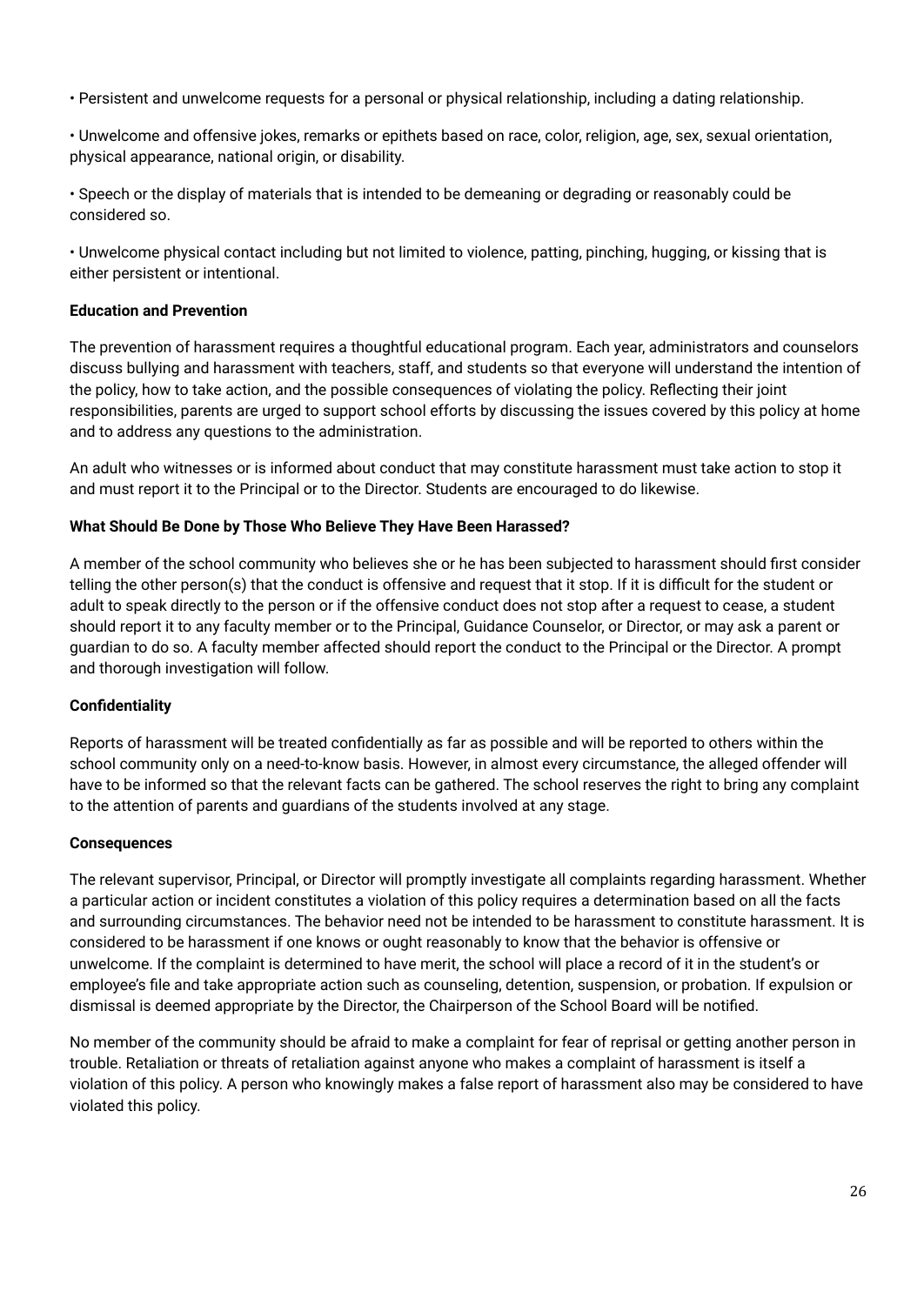If harassment has taken place and the harasser has not left the school, there will be a follow-up to ensure that the behavior has ceased.

# 4.22 SUBSTANCE USE AND ABUSE

AAS recognizes the established developmental, physical, emotional, and educational risks associated with student alcohol and drug use. AAS is also located in a country where the penalties for drugs use can be severe.

No student shall possess, use, transmit, or attempt to possess, use or transmit, or be under the influence of any of the following substances on school premises or off school premises at a school-sponsored or school-related activity, function, or event:

• Any controlled substance or dangerous drug as defined by either US, UK, Canadian or local law, including but not limited to marijuana, any narcotic drug, hallucinogen, stimulant, depressant, amphetamine, anabolic steroid or other performance enhancing substances, or barbiturate

- Any pharmaceutical drug without knowledge and permission of parents
- Any glue, aerosol paint, or any other chemical substance for inhalation
- Any intoxicant, or mood-changing, mind-altering, or behavior-altering drugs
- Any alcoholic beverage
- Tobacco or e-cigarettes
- Any other substance which is represented to be any of the above listed substances

The possession, use, transmittal, or sale of paraphernalia related to these prohibited substances is also prohibited under this policy. The possession, transmittal, sale, or attempted sale of what is represented to be any of the above listed substances is also prohibited under this policy.

"Use" by definition is when a student has voluntarily introduced, by any means, into his or her body a prohibited substance recently enough that it is detectable in the student's physical appearance, actions, breath, speech, or chemical analysis. "Under the influence" is defined as not having the normal use of mental or physical faculties due to the use of the drug or alcohol. A student is considered to be under the influence when he/she tests positive for any prohibited substance at any level. That student need not be legally intoxicated (as prescribed by the laws of the US, UK, or Canada, or any applicable local laws) in order to be considered under the influence.

Where there is reasonable suspicion that any student is using or otherwise under the influence of a prohibited substance in violation of this policy, a School Administrator or their designee may direct that the student submit to a breathalyzer test, or chemical urine analysis (a Substance Test) to determine what, if any, prohibited substances have been used.

Any student who violates this policy, is reasonably suspected of violating this policy, who is found to have any prohibited substance in his/her body, or refuses to take the directed test will be immediately suspended from **classes while consideration is given as to the appropriate repercussions and intervention for that student.**

**Appropriate consequences may include suspension, mandated completion of a support program, and/or expulsion from school. Participation in extra-curricular activities and related opportunities to travel, including Discovery Week trips, will be prohibited as a result of a violation of this policy.**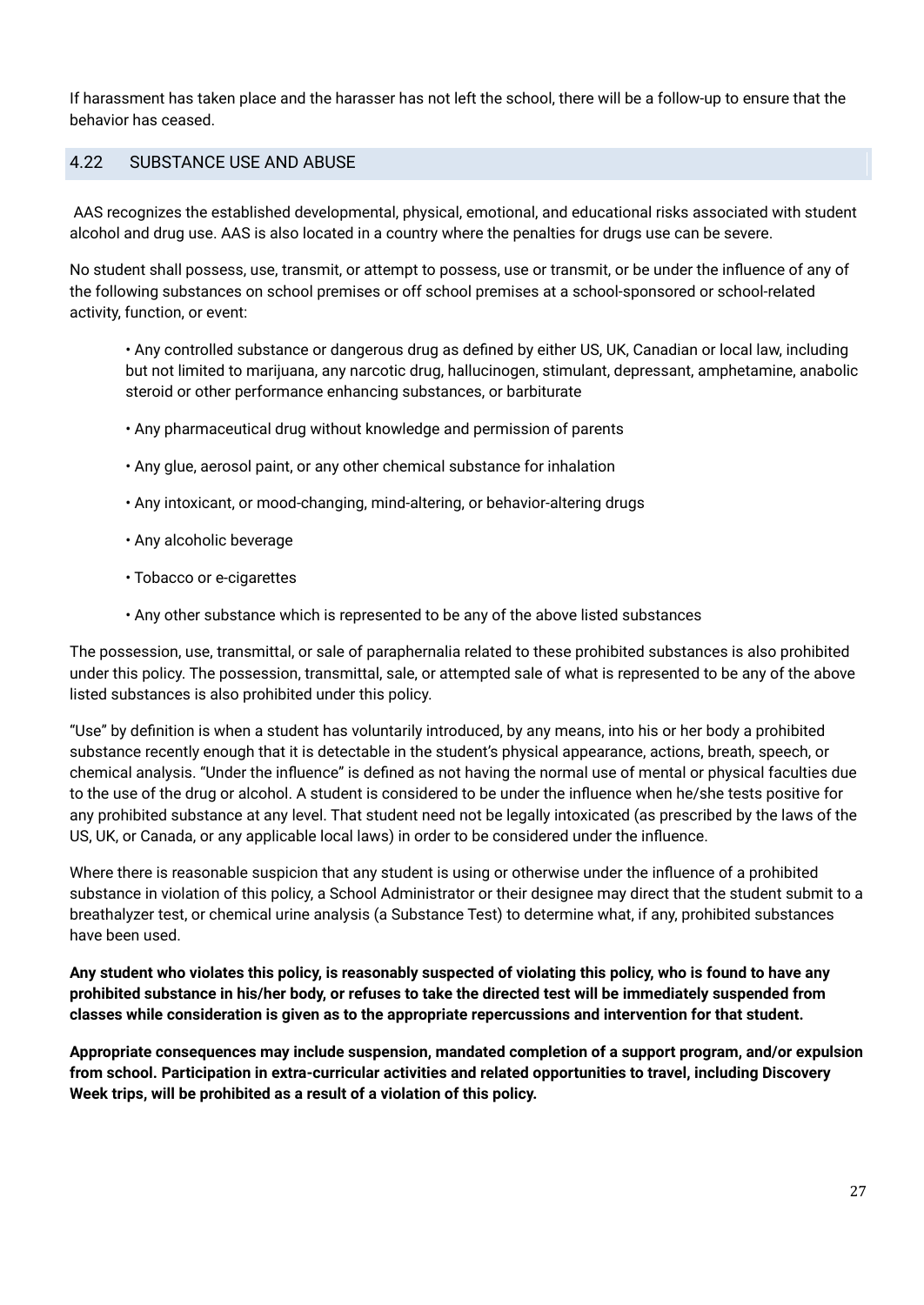The school encourages students who feel they may have a substance abuse problem or chemical dependence to come forward. These students will be supported in their efforts to seek help. In such cases, penalties for violation of this policy will be reconsidered and possibly modified.

As a condition of enrolment or continued enrolment, each student in Grade 6 and above and one of their parents must acknowledge in writing that they have received and read a copy of this policy.

# 4.23 TOBACCO AND E-CIGARETTE USE

Use, possession, or trafficking of tobacco products, including e-cigarettes, at school or school-sponsored events by students is unacceptable. Appropriate consequences will be applied to students who violate this expectation. Students may not leave the school premises during the school day in order to smoke. Any student who leaves the campus, or attempts to do so, will be considered to be truant and may be suspended. This policy also applies to the use and possession of electronic cigarettes.

# 4.24 DANGEROUS WEAPONS

The possession of any weapon is regarded as a serious offense. Possession of weapons, will result in suspension, or possibly, expulsion from AAS. Replicas of any type of weapon are also prohibited on the school campus.

# 4.25 SEARCH PROCEDURES

All school property is under the control of the school board and its officials, and a search of School property, including but not limited to lockers, may be made at the discretion of the Director or a Principal if a suspicion arises that items considered illegal, disruptive, or a general nuisance to the educational process are being kept at School. All personal possessions brought onto School property may be subject to such conditions.

The Director; Principal, or appropriate designee may authorize the search of a student's person and/or possessions only if, in their opinion, there are reasonable indications that a student has drugs or drug paraphernalia, narcotics, stolen or illegal goods, weapons, explosives or other dangerous contraband in his/her possession. Searches of students will be made only in the presence of two adults, at least one of the same sex as the person being searched, and a written report will be made to the student's parent and/or guardian and to the Director.

At the Director's discretion, School Security and/or local officials may become involved in cases of illegal activity, the discovery of forbidden items listed above, or when the safety of other students is considered at risk.

# 4.26 FIGHTING

AAS provides a safe, welcoming environment for all students. Physical violence or intimidation will not be tolerated and may result in suspension or possibly expulsion. We expect that students will find constructive ways to negotiate differences.

# 4.27 CARE OF PROPERTY

It is expected that all students will do their utmost to preserve and take good care of all school property and property of others in the school community. Vandalism and purposeful damaging of property at school is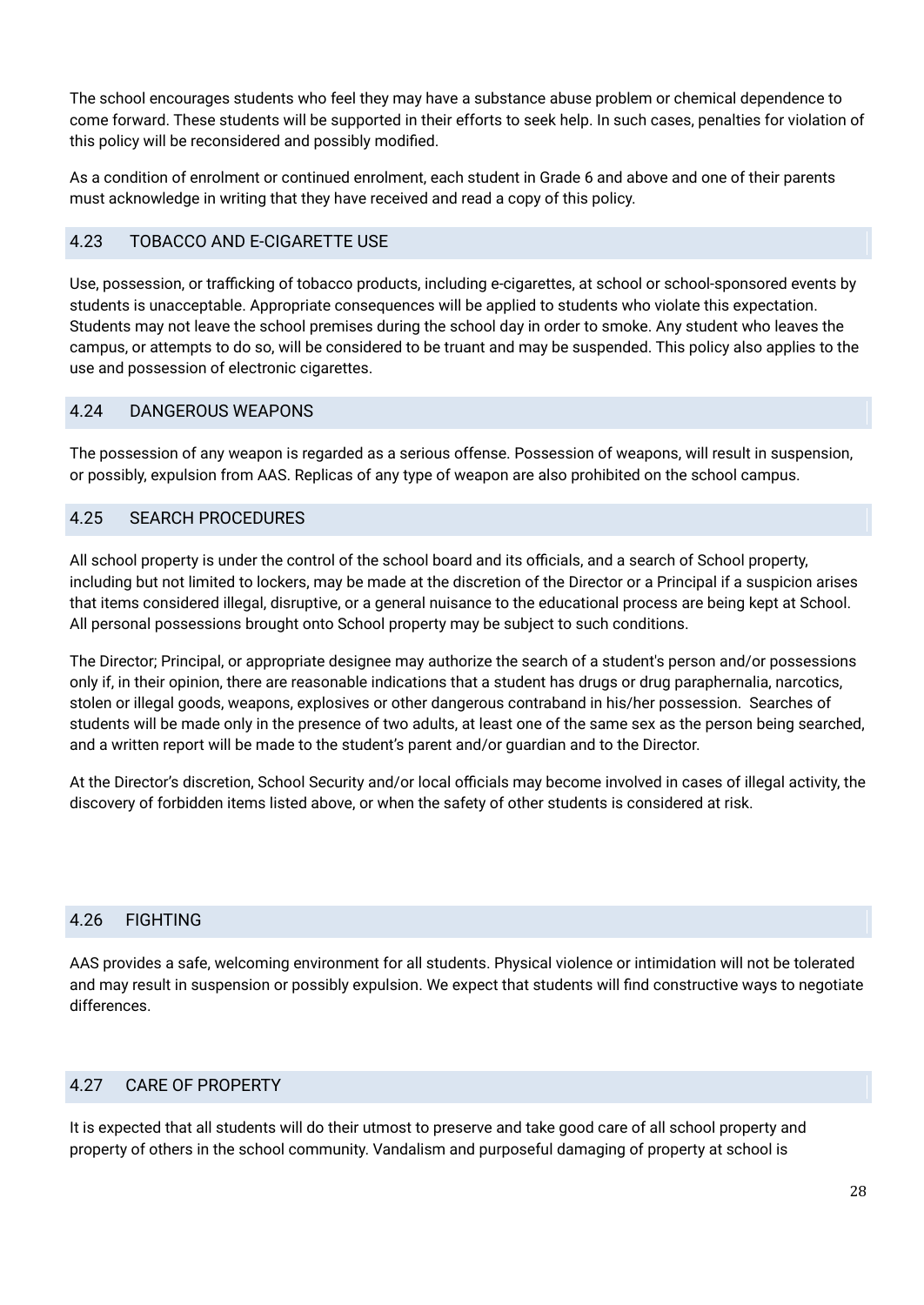unacceptable and will result in the student repairing or replacing the damaged property, in addition to a further disciplinary consequence, including possible suspension or expulsion from school.

# 4.28 PUBLIC DISPLAY OF AFFECTION

We recognize that genuine feelings of affection exist between students. However, public displays of affection on campus or at school-sponsored events must be in moderation and be sensitive to the school environment and in keeping with the decorum of a professional learning environment. We expect students to conduct themselves in a mature manner in all areas of the school, understanding that their behavior is a model for other students. Students must refrain from inappropriate behavior such as intimate and prolonged embraces, kisses, and similar actions which may cause discomfort to members of the community.

# <span id="page-29-0"></span>5. OPPORTUNITIES BEYOND THE CLASSROOM

# <span id="page-29-1"></span>5.1 SCHOOL COLORS AND MASCOT

The school colors are black and white. The school mascot is the AAS Penguin.

#### <span id="page-29-2"></span>5.2 PENGUIN LIFE: ATHLETICS, AQUATICS, ACTIVITIES

We believe that participation in co-curricular activities is an important part of a student's school experience. We try to offer a wide range of choices to all students, regardless of ability, through the "Penguin Life" program. Penguin Life encompasses our after-school athletics, aquatics, and activities programs, which include a variety of enrichment and recreational pursuits. The program offers a wide range of choices to all students, regardless of ability. Penguin Life is strongly linked to our CEESA sports and activities.

At the same time, participation in activities is a privilege that must be earned by maintaining acceptable academic achievement and behavior. Students who participate in co-curricular athletics or activities are expected to be passing all classes and show good effort in class. Students who do not meet these criteria may be ruled ineligible for the sport or activity.

Students who are suspended for incidences of academic dishonesty or other behavioral issues may also be ruled ineligible for a sport or activity. In such situations, the Athletic Director and coach will meet with the teacher, student, and relevant members of the Special Educational Needs Team to decide upon the best course of action. The Principal will make the final determination of a student's eligibility.

The following sports and activities offer opportunities for international events and competition, either within CEESA (Central Eastern European Association) or through other organizational invitations: band, basketball, choir, cross-country, Drama Festival, Knowledge Bowl, math competition, Model United Nations, soccer, softball, Speech and Debate, strings, swimming, tennis, volleyball, water polo, track and field.

These activities and athletics have a cost to the student if they involve traveling outside of Moscow.

Student leadership opportunities exist through year-long activities such as Student Council, National Honor Society, Peer Helpers, and Kids in the Community..

A variety of other special interest clubs or recreational programs also exist, based on student and faculty interest. Proposals for these activities are welcomed by the Penguin Life department and if approved, will usually run for one 6-8 week period.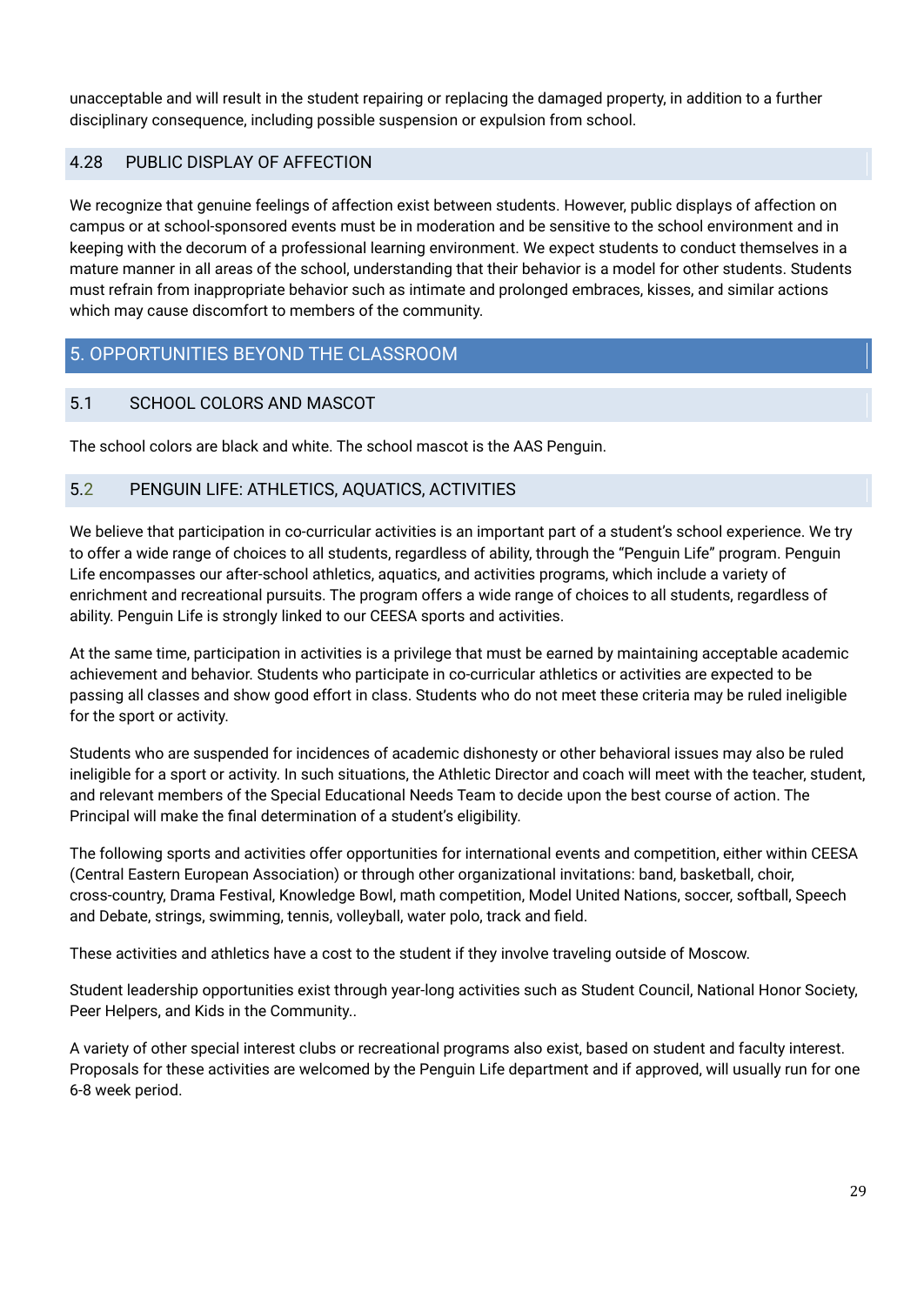Students can register for most of our co-curricular programs on the AAS website [\(http://www.aas.ru/student-life/penguin-life/hs](http://www.aas.ru/student-life/penguin-life/hs) ). Announcements to sign-up for activities are actively promoted at the start of every season. Please contact the Penguin Life office with questions.

# <span id="page-30-0"></span>5.3 DISCOVERY WEEK

Discovery Week is an integral part of our school program that offers enhanced educational experiences for all students. It is a week-long experience in the spring for students in Grades 9 -11. Discovery Week is designed to allow students to:

1. **Have the opportunity to learn more about the culture of Russia or other countries.** The focus of a trip might be material needed for a particular class or a significant cultural, historical, or geographical area. It might also be a location that provides students with various challenging, exciting opportunities.

2. **Become closer and more supportive of one another.** By traveling together for five days or more in a somewhat self-contained environment, students will discover more about their classmates, make new friends, and learn skills in dealing effectively with others in a group.

3. **Grow in self-awareness, self-confidence, and independence.** By traveling with classmates away from home without parents, students will get to know themselves better, gain confidence through new experiences, and make decisions that increase their sense of self-reliance and independence.

4. **Appreciate each other and their teachers in new ways.** Through the common experiences of traveling, eating, and living together for five days or more, students and teachers will experience each other in new ways not possible in the classroom. These new experiences will provide an opportunity for students and teachers to build a positive and constructive foundation for interaction for the rest of the school year.

These educational experiences often involve traveling outside of Moscow and staying overnight for the whole week. Students may choose to stay in Moscow to complete a week of community service and work experience projects designed by the school. Discovery Week choices and trip details will be provided well in advance of the traveling date to ensure appropriate preparation in school and by the family. Although the school supplements Discovery Week, most trips are at an additional cost to the family.

The following regulations will be followed by students participating in Discovery Week trips:

# **General Behavior**

While on any school trip, students are to follow the same rules and expectations as they would while on campus.

#### **Violations**

• If a participant is involved in a major violation of the school rules during a trip, the chaperone may carry out the following:

**a**. Review the situation and determine the appropriate consequence to address the matter.

**b**. In the case of a serious violation, notify the parents what has occurred and that their son/daughter will be placed on the next available flight back to Moscow at the parent's expense.

The circumstances surrounding any major violation will be reviewed by the appropriate chaperone, Divisional Principal, and School Director. The outcome of this review may result in a student being excluded from all activities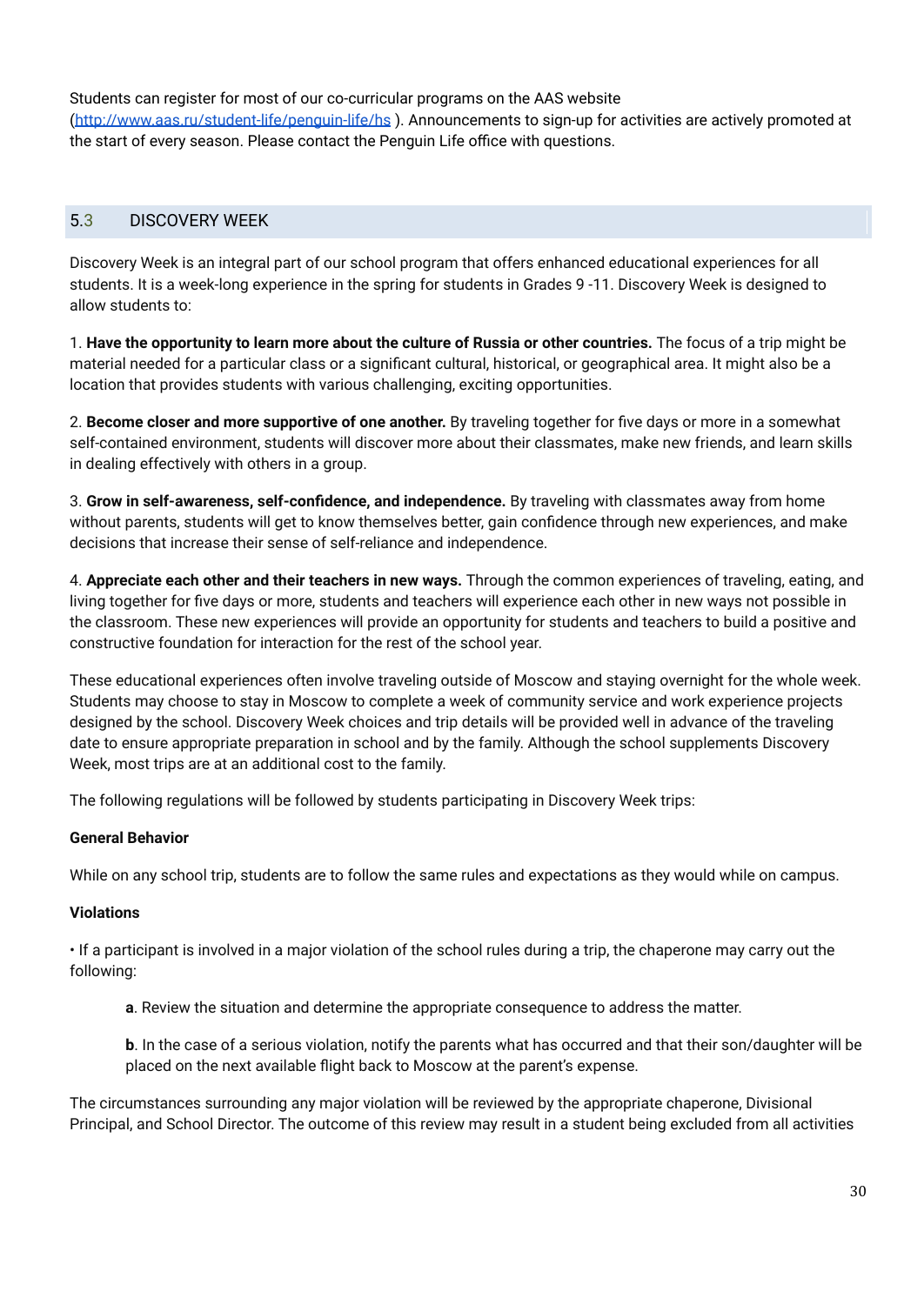for the remainder of the trip, semester, or school year. Depending on the circumstances, a student may also be suspended or expelled from school.

# 5.4 LIBRARY PROCEDURES

All students can borrow up to 15 items at one time, with each item for a 21 day time frame. Renewals are allowed as long as there are no holds placed on the item.

The AAS Library does not charge fees for late material. If there is an overdue item, the patron can take only one book at a time until the late item is returned.

The AAS Library charges fees for lost and damaged items. If an item is returned damaged beyond repair, the patron is responsible for the cost of that item. If a lost item is located and returned to the library, the fee paid for that item is refunded.

The AAS Library offers a one-day check-out of laptops for MS/HS students and for teachers. All AAS students are expected to comply with the school's Digital Citizenship Agreements and policies while using library computers.

#### **Library Resources**

This database information is for the AAS community. Please do not share this information electronically. Find updated links and more on the AAS Library site, <http://www.aas.ru/learning/library>

Username: aasmoscow

Password: penguins

#### ABC-CLIO

#### <http://databases.abc-clio.com/>

ABC-CLIO is a rich source for all historical information. Search any of the four databases here for articles about any historical subject in context. (Databases: Geography, World at War, Ancient and Medieval Eras, The Modern Era).

#### Britannica Encyclopedia

#### <http://school.eb.co.uk>

The Britannica Encyclopedia has resources for all age levels and is easy and fun to browse.

#### **CultureGrams**

#### <http://online.culturegrams.com/>

Learn about your world with maps and information about different countries, U.S. States, and Canadian Provinces, or check the kid's edition for explorations into daily life across the planet.

#### EBSCOHost Collection

#### <http://search.ebscohost.com/>

Databases include: Academic Search Elite, Newspaper Source, and MasterFILE databases, reference centers for History, Literature, and Science for more.Find a variety of resources here, from academic articles, to newspaper articles of all ages, to information about particular subjects.